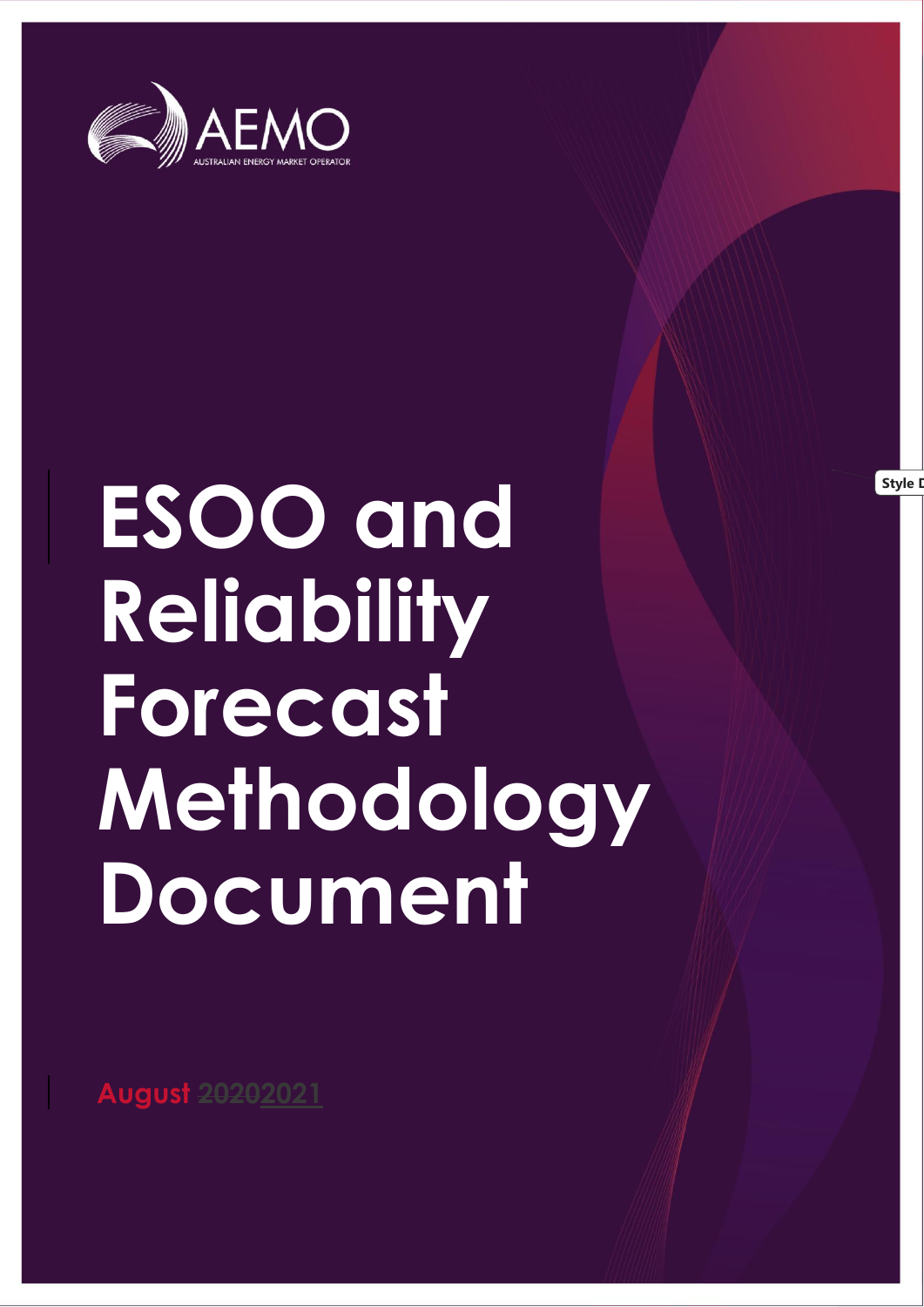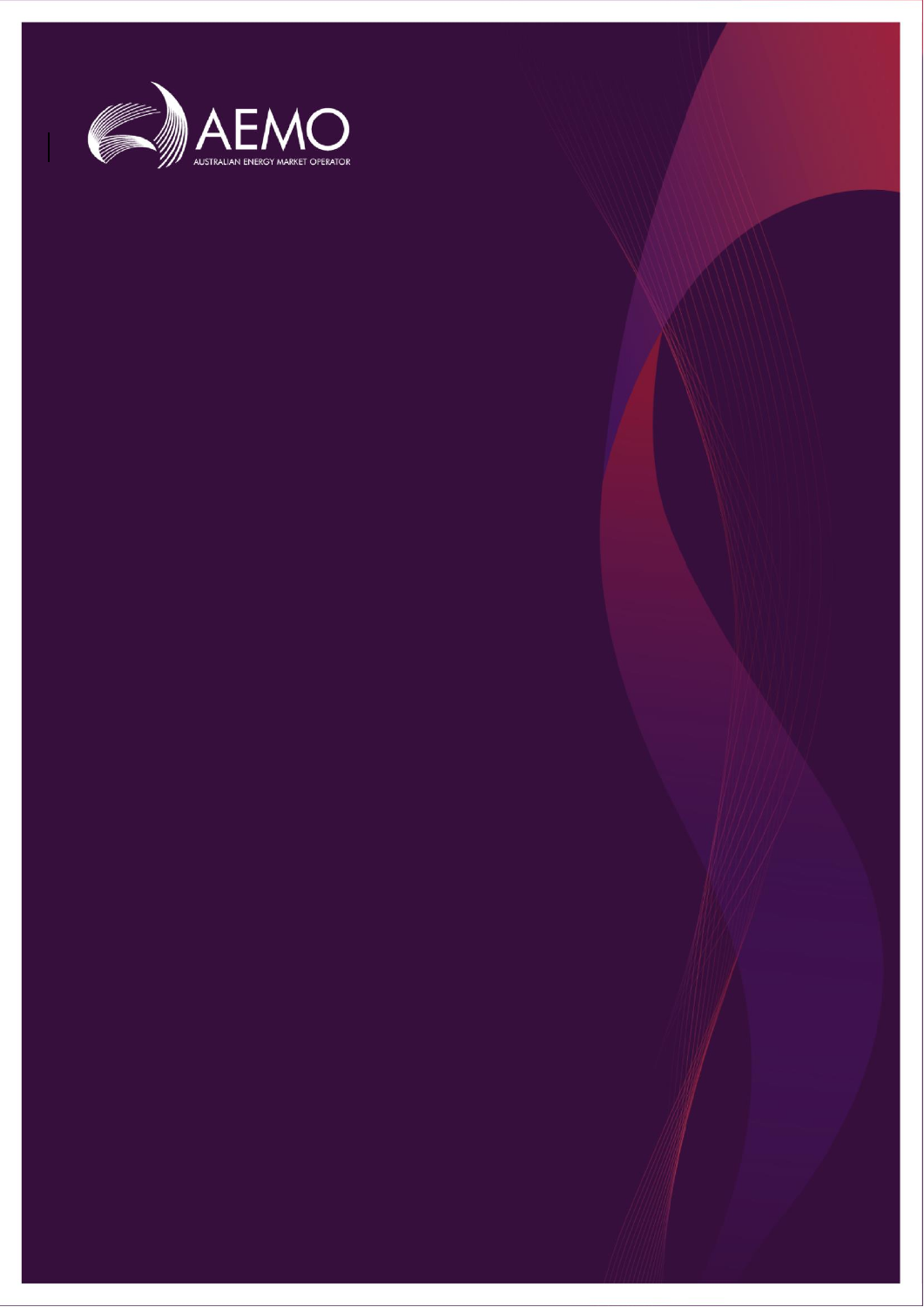## **Important notice**

#### **PURPOSE**

AEMO publishes the National Electricity Market Electricity Statement of Opportunities (ESOO) under clause 3.13.3A of the National Electricity Rules (NER). The purpose of this report is to provide information about the market modelling approach used in the development of the ESOO to evaluate the expected unserved energy against the reliability standard and the methodology used to determine the reliability forecast to meet the requirements NER 4A.B.4(b) alongside the published Interim Reliability Forecast Guidelines.

This publication has been prepared by AEMO using information available at  $2531$  August  $2020221$ .

#### **DISCLAIMER**

This document or the information in it may be subsequently updated or amended. This document does not constitute legal or business advice, and should not be relied on as a substitute for obtaining detailed advice about the National Electricity Law, the National Electricity Rules, or any other applicable laws, procedures or policies. AEMO has made every reasonable effort to ensure the quality of the information in this document but cannot guarantee its accuracy or completeness.

Accordingly, to the maximum extent permitted by law, AEMO and its officers, employees and consultants involved in the preparation of this document:

- make no representation or warranty, express or implied, as to the currency, accuracy, reliability or completeness of the information in this document; and
- are not liable (whether by reason of negligence or otherwise) for any statements or representations in this document, or any omissions from it, or for any use or reliance on the information in it.

| Release date | <b>Changes</b>                                                    |
|--------------|-------------------------------------------------------------------|
| 16/10/2017   | Initial publication covering 2017 ESOO methodology                |
| 17/4/2019    | Draft update reflected methodology to be applied in the 2019 ESOO |
| 22/8/2019    | Methodology applied in 2019 ESOO                                  |
| 19/12/2019   | Added reliability forecast methodology section                    |
| 25/8/2020    | Updated to include improvements relevant to the 2020 ESOO         |
|              |                                                                   |

#### **VERSION CONTROL**

**Forma**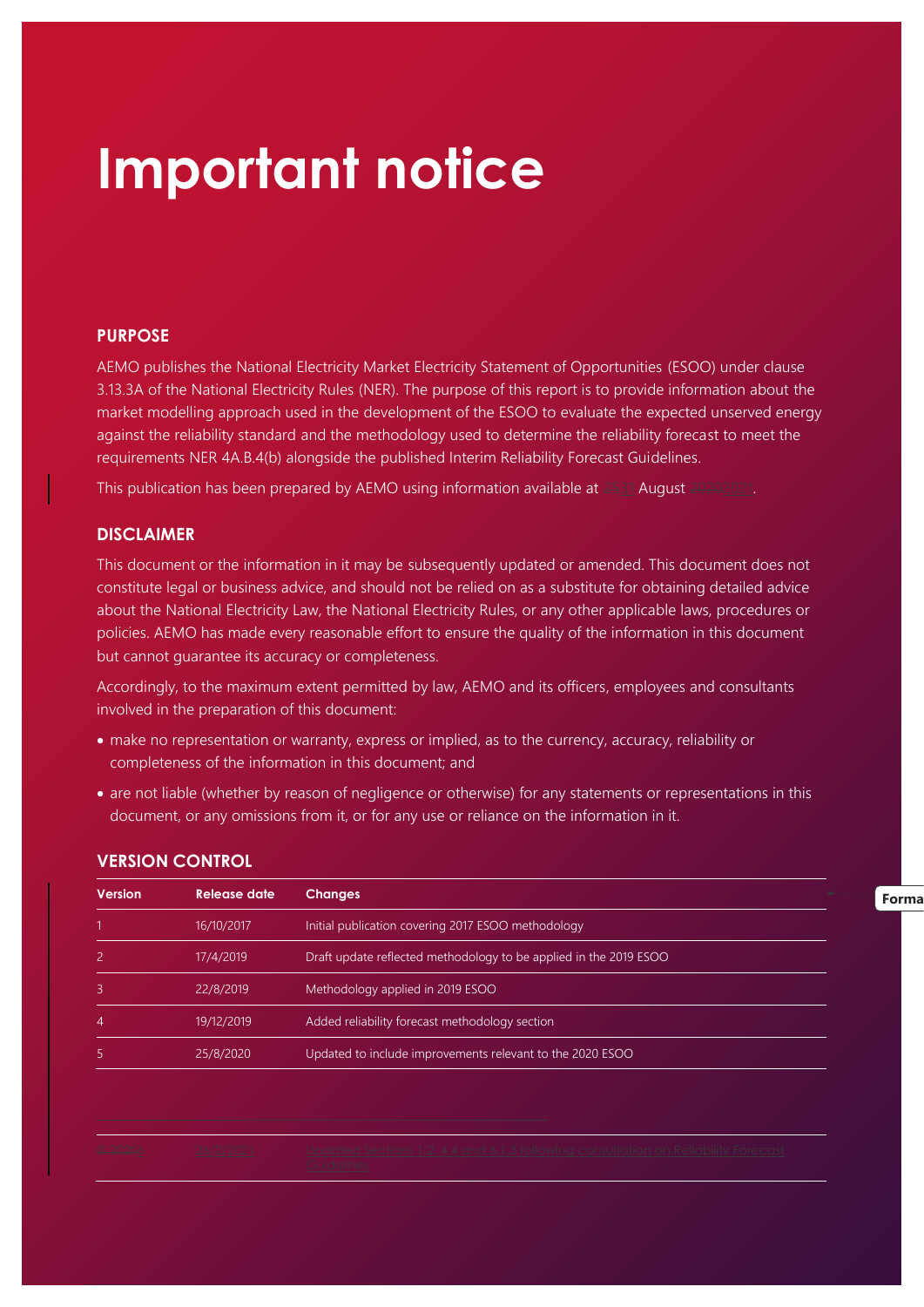

 $\odot$  21 Australian Energy Market Operator Limited. The material in this publication may be used in accordance may be used in accordance material in accordance may be used in accordance may be used in accordance may be us

**Forma** 

 $\blacktriangleleft$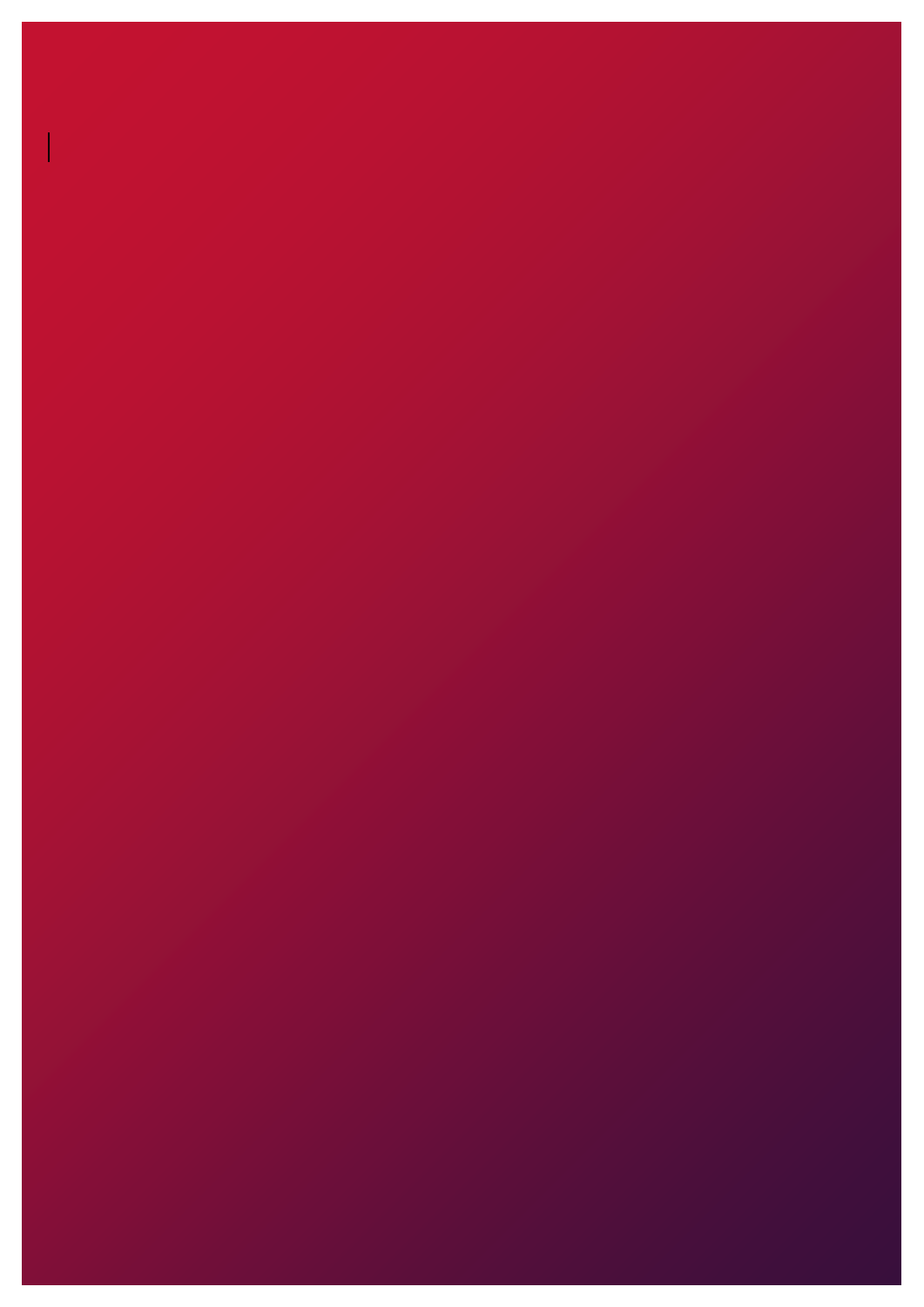## **Contents**

|            | Introduction                                                     | 95             |
|------------|------------------------------------------------------------------|----------------|
| $+ +$      | Electricity Statement of Opportunities and Reliability Forecasts | $-95$          |
| $+2$       | -Structure                                                       | $-95$          |
| 2.         | <b>Generation and storage</b>                                    | <u>-127</u>    |
| $2 +$      | Generator rated capacity                                         | $-127$         |
| 2.2        | Dispatchable generator outage rates                              | $-149$         |
| $2.3 -$    | Generator auxiliary usage                                        | $-1540$        |
| 2.4        | Variable renewable energy availability                           | - <u>16</u> 11 |
| 2.5        | Grid-scale storage and virtual power plants                      | - <u>16</u> 11 |
| <u>2.6</u> | New generator commitment                                         | <u>-16</u> 11  |
| 2.7        | Application of DSP                                               | - <u>17</u> 12 |
| 3.         | Network                                                          | 1813           |
| $3+$       | Interconnectors                                                  | <u>-1843</u>   |
| 3.2        | Network constraints                                              | - <u>1843</u>  |
| $3.3 -$    | -Losses                                                          | - <u>19</u> 14 |
| $-3.4$     | <b>Transmission outages</b>                                      | - <u>19</u> 14 |
| $3.5 -$    | Augmentations                                                    | <u> 2014</u>   |
| 4.         | <b>Traces</b>                                                    | 2115           |
| $4+$       | Traces                                                           | $-2115$        |
| 4.2        | Reference years                                                  | $-2145$        |
| 4.3        | Creating reference years trace for VRE                           | $-2145$        |
| 4.4        | Transmission line rating traces                                  | $-2115$        |
| $4.5 -$    | Photovoltaic (PV) traces                                         | $-2215$        |
| 4.6        | Time-slice trace                                                 | $-2316$        |
| 5.         | Unserved energy calculation                                      | 2417           |
| $5 +$      | Simulation approach                                              | $-2417$        |
| 5.2        | USE outcomes                                                     | $-2518$        |
|            | <b>Reliability forecast</b>                                      | 2720           |
| $6+$       | -Reliability forecast and indicative reliability forecast        | -2720          |
| Glossary   |                                                                  | 3325           |
|            |                                                                  |                |
| 1.         | Introduction                                                     | 95             |
| 1.1        | Electricity Statement of Opportunities and Reliability Forecasts | 95             |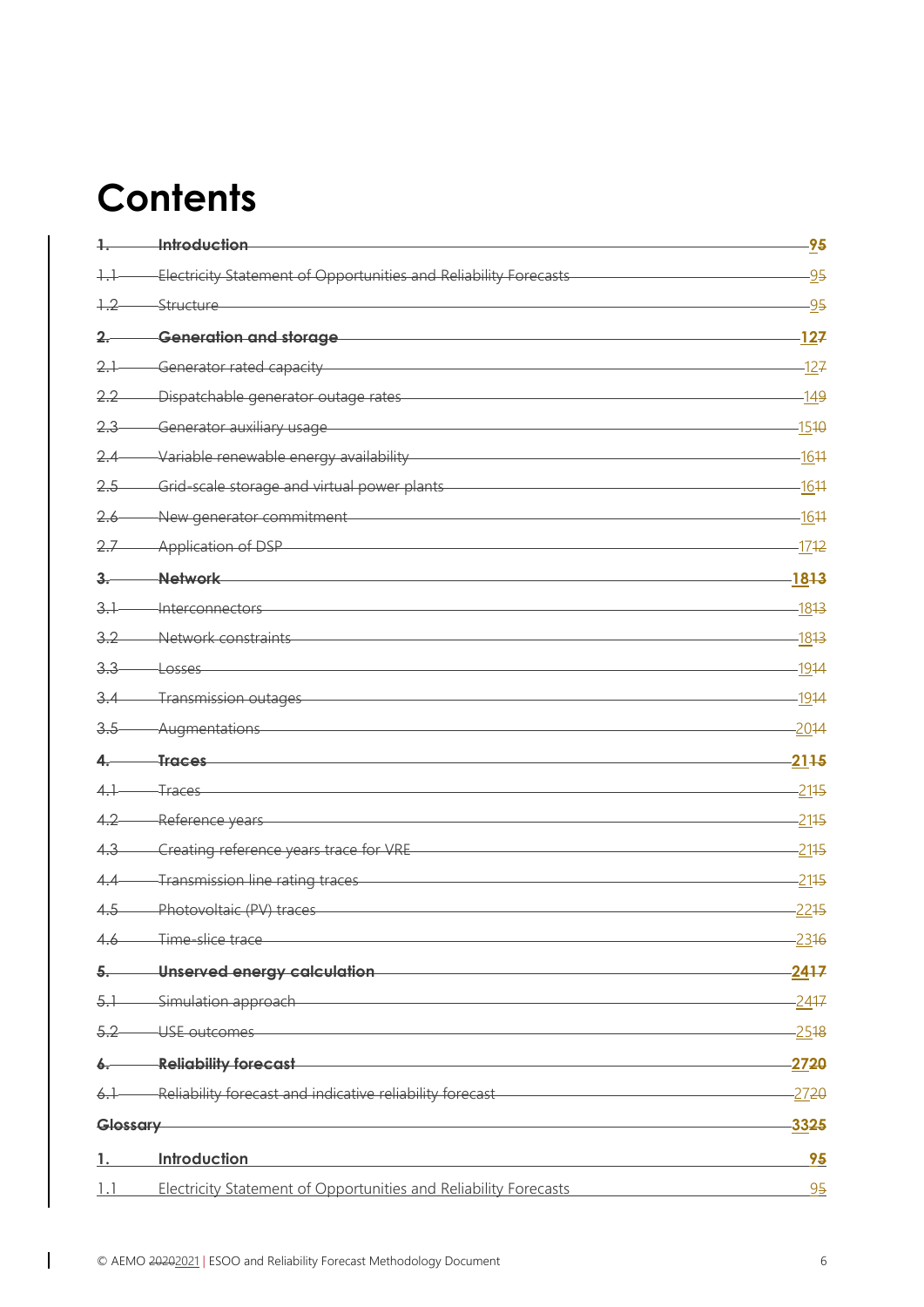| 1.2             | Structure                                                                                                                                         | 9 <sub>5</sub> |
|-----------------|---------------------------------------------------------------------------------------------------------------------------------------------------|----------------|
| 2.              | <b>Generation and storage</b>                                                                                                                     | 127            |
| 2.1             | Generator rated capacity<br><u> 1980 - Andrea Aonaichte ann an t-Aonaichte ann an t-Aonaichte ann an t-Aonaichte ann an t-Aonaichte ann an t-</u> | 127            |
| 2.2             | Dispatchable generator outage rates                                                                                                               | 148            |
| 2.3             | Generator auxiliary usage<br><u> 1980 - Johann Stoff, fransk politik (d. 1980)</u>                                                                | 1540           |
| 2.4             | Variable renewable energy availability                                                                                                            | 1610           |
| 2.5             | Grid-scale storage and virtual power plants                                                                                                       | 1644           |
| 2.6             | New generator commitment                                                                                                                          | 1644           |
| 2.7             | <b>Application of DSP</b>                                                                                                                         | <u> 1712 </u>  |
| 3.              | <b>Network</b>                                                                                                                                    | 1813           |
| 3.1             | Interconnectors                                                                                                                                   | 1843           |
| 3.2             | Network constraints                                                                                                                               | 1843           |
| 3.3             | Losses                                                                                                                                            | 1914           |
| 3.4             | Transmission outages                                                                                                                              | 1914           |
| 3.5             | <b>Augmentations</b>                                                                                                                              | 2014           |
| 4.              | <b>Traces</b>                                                                                                                                     | 2115           |
| 4.1             | Traces                                                                                                                                            | 2145           |
| 4.2             | Reference years                                                                                                                                   | 2145           |
| 4.3             | Creating reference years trace for VRE                                                                                                            | 2145           |
| 4.4             | Transmission line rating traces                                                                                                                   | 2145           |
| 4.5             | Photovoltaic (PV) traces<br><u> 1989 - Andrea Station, Amerikaansk politiker († 1908)</u>                                                         | 2216           |
| 4.6             | Time-slice trace                                                                                                                                  | 2317           |
| 5.              | Unserved energy calculation                                                                                                                       | 2418           |
| 5.1             | Simulation approach                                                                                                                               | 2418           |
| 5.2             | USE outcomes                                                                                                                                      | 2519           |
| 6.              | <b>Reliability forecast</b>                                                                                                                       | 2721           |
| 6.1             | Reliability forecast and indicative reliability forecast                                                                                          | 2721           |
| <b>Glossary</b> |                                                                                                                                                   | 3327           |

## **Tables**

 $\overline{\phantom{a}}$ 

Table 1 [Common reference temperature and summer typical temperature](#page-12-0) 138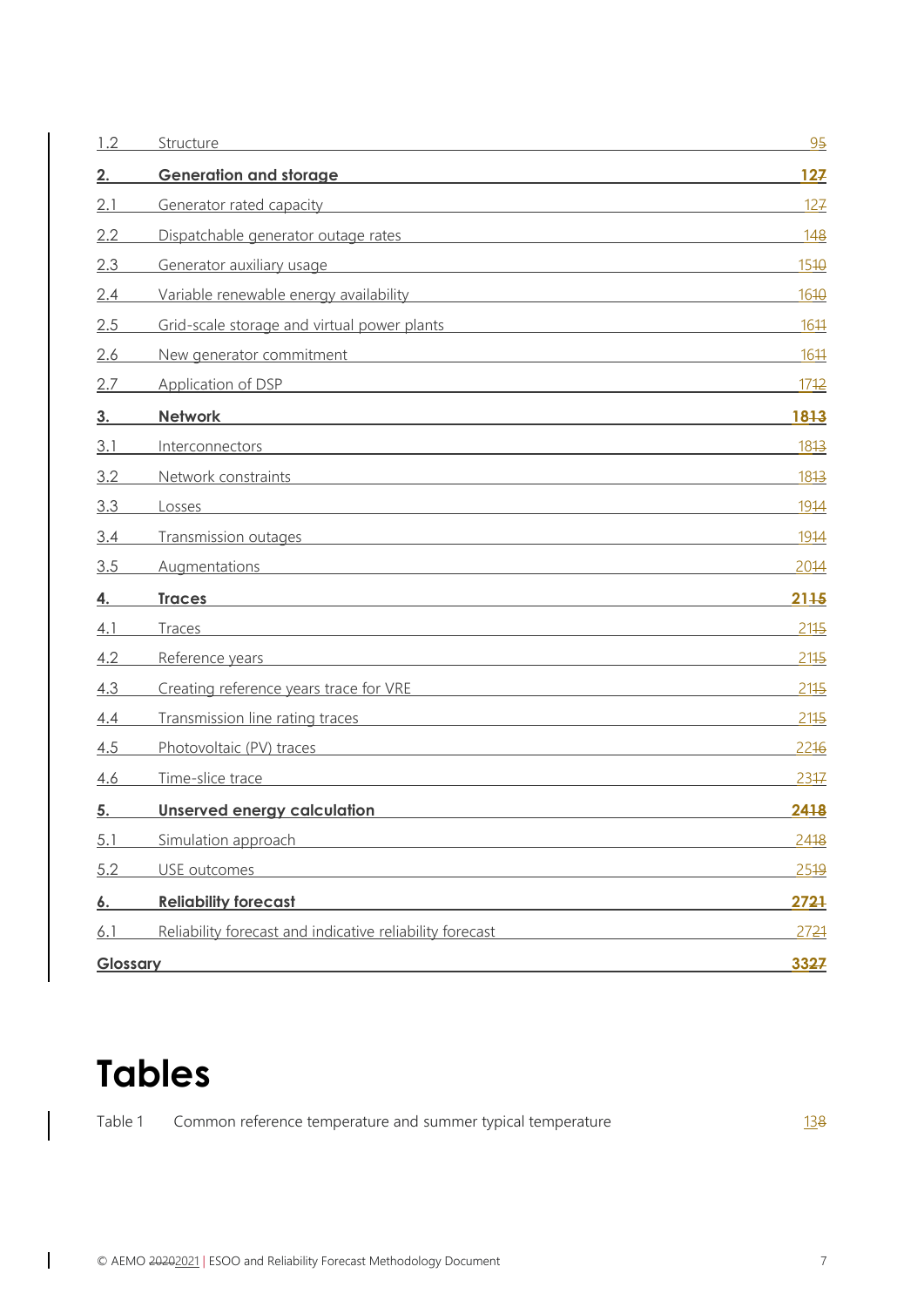## **Figures**

|          | Figure 1 End to end high-level overview of reliability forecast process | 116           |
|----------|-------------------------------------------------------------------------|---------------|
| Figure 2 | Estimated average historical rooftop PV capacity factors for February   | 2316          |
| Figure 3 | -Monthly probability of lost load assessment                            | 2922          |
| Figure 4 | Weekday/weekend probability of lost load assessment                     | 2922          |
|          | Figure 5 Time of day probability of lost load assessment (all months)   | 3022          |
|          | Figure 6 Conceptual example of the forecast reliability gap             | <u>-3123 </u> |
| Figure 7 | Conceptual example of the forecast reliability gap-                     | 3124          |
| Figure 1 | End to end high-level overview of reliability forecast process          | 106           |
| Figure 2 | Estimated average historical rooftop PV capacity factors for February   | 2347          |
| Figure 3 | Monthly probability of lost load assessment                             | 2923          |
| Figure 4 | Weekday/weekend probability of lost load assessment                     | 2923          |
| Figure 5 | Time of day probability of lost load assessment (all months)            | 3023          |
| Figure 6 | Conceptual example of the forecast reliability gap                      | 3125          |
| Figure 7 | Conceptual example of the forecast reliability gap                      | 3125          |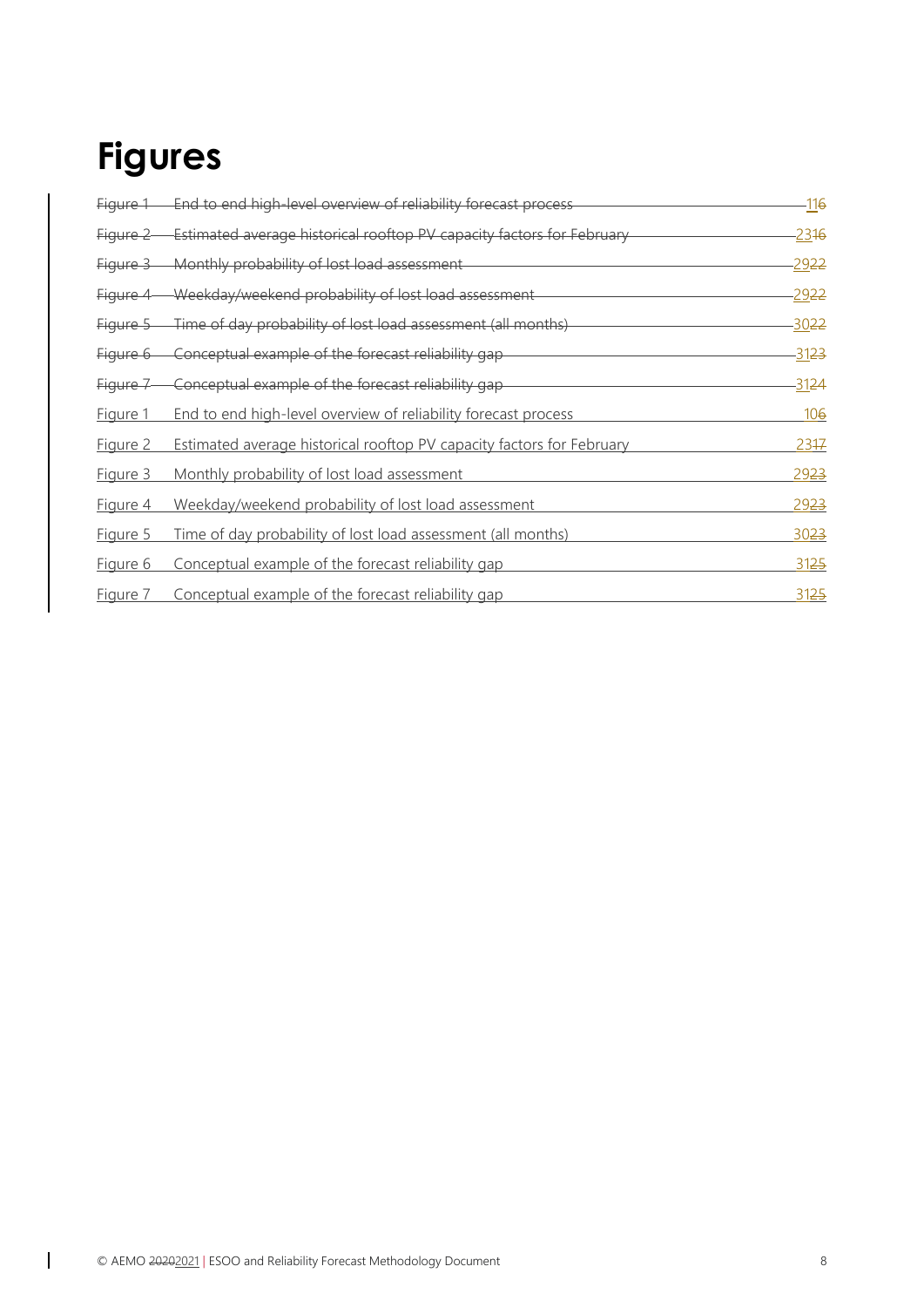## <span id="page-8-0"></span>**1. Introduction**

## <span id="page-8-1"></span>1.1 Electricity Statement of Opportunities and Reliability Forecasts

AEMO is required to publish an *Electricity Statement of Opportunities* (ESOO) for the National Electricity Market (NEM) annually under clause 3.13.3A of the National Electricity Rules (NER). The ESOO provides information that can help stakeholders plan their operations, investments and divestment over a 10-year outlook period, including information about the future supply-demand balance.

The ESOO also indicates when generation or demand side participation (DSP) capacity or augmentation of the power system is required to meet the reliability standard.

The reliability standard is defined in clause 3.9.3C(a) of the NER as "a maximum expected unserved energy (USE) in a region of 0.002% of the total energy demanded in that region for a given financial year".

The implementation of the Retailer Reliability Obligation (RRO) was agreed at the Council of Australian Governments (COAG) Energy Council meeting on 26 October 2018. The necessary legislative and NER changes took effect on 1 July 2019.

A key component of the RRO is the calculation of a five-year reliability forecast and five-year indicative reliability forecast (covering years 6-10 in the ESOO horizon) for each NEM region, to be published in AEMO's annual ESOO.

The method adopted for calculating the expected USE is the same for both the ESOO and RRO and is outlined at a high level in the *Reliability Standard Implementation Guidelines* (RSIG)<sup>1</sup> . Expected USE is determined through probabilistic, time-sequential modelling at the interval level<sup>2</sup> using Monte-Carlo simulations of security-constrained optimal dispatch. AEMO compares the probability-weighted USE assessment against the reliability standard and identifies the potential for the reliability standard to be exceeded.

If the reliability standard is projected to be exceeded in any region, various parameters need to be calculated for that region as part of the reliability forecast, including a forecast reliability gap, forecast reliability gap period, and gap trading intervals, defined in rule 4A of the NER and the National Electricity Law.

## <span id="page-8-2"></span>1.2 Structure

The intent of this *ESOO and Reliability Forecast Methodology* document (**ESOO Methodology**) is to explain the key supply inputs and methodologies involved in determining the expected USE outcomes, for both the ESOO and the reliability forecast. It also explains how the forecast reliability gap and forecast reliability gap period are determined.

The process for producing a reliability forecast can be split into three overall components:

- Demand forecasts the forecast load to be met for the NEM.
- Supply forecasts the operational parameters applied for generators, demand side participation (DSP), large-scale storage, and transmission network elements.
- Reliability forecast the assessment of the ability of available supply to meet demand.

Each of these comprises various components and needs different inputs. [Figure 1](#page-9-0) provides an overview of the end-to-end process-and.

<sup>1</sup> At [https://www.aemo.com.au/Electricity/National-Electricity-Market-NEM/Planning-and-forecasting/Reliability-Standard-Implementation-Guidelines.](https://www.aemo.com.au/Electricity/National-Electricity-Market-NEM/Planning-and-forecasting/Reliability-Standard-Implementation-Guidelines)

<sup>&</sup>lt;sup>2</sup> AEMO currently models at the hourly level, but may change to half-hourly modelling in the future.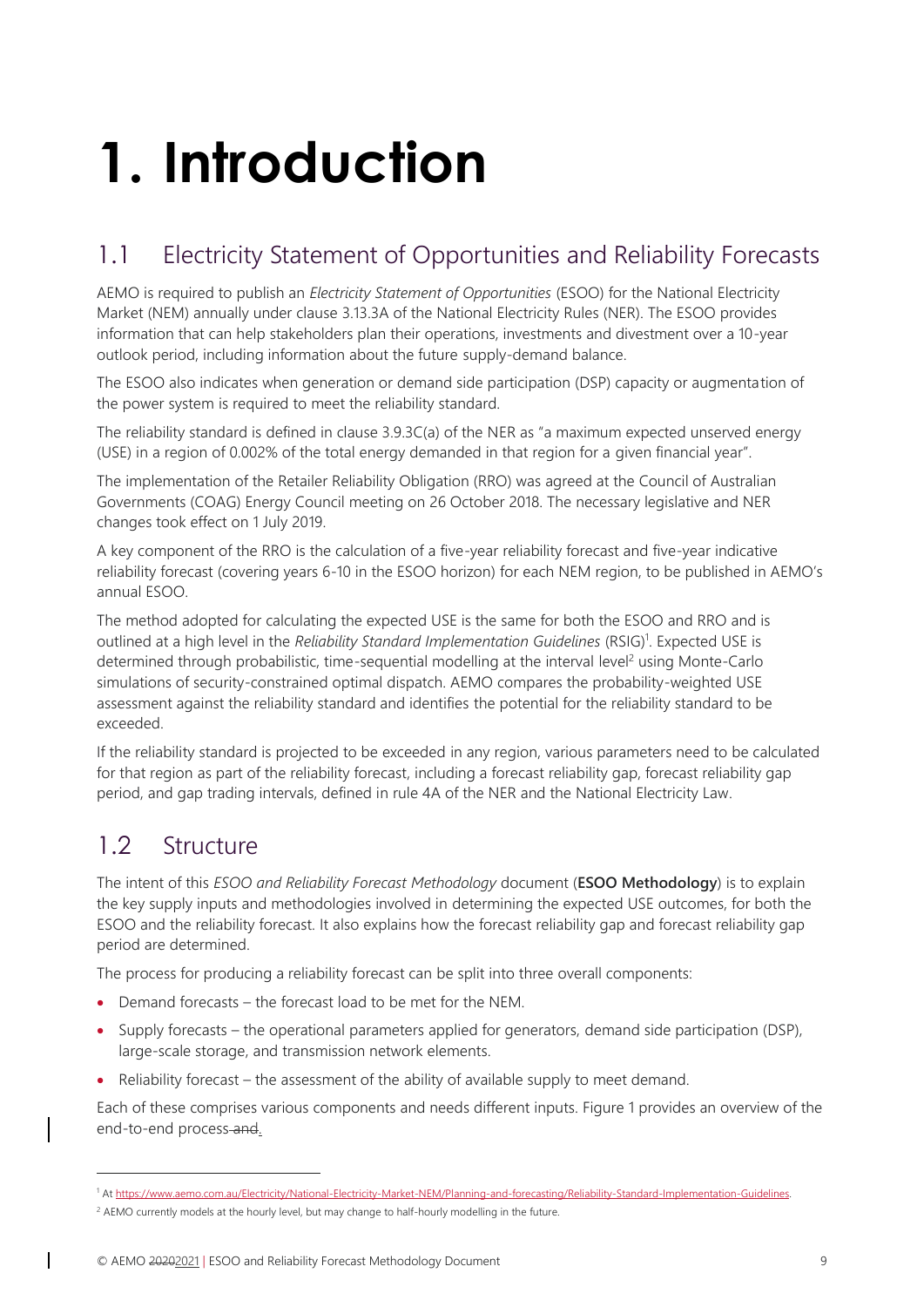#### <span id="page-9-0"></span>**Figure 1 End to end high-level overview of AEMO's Forecasting Approach**



The figure also highlights the different methodology documents that explain the different processes and their inputs in more detail. Collectively, AEMO's detailed forecasting methodologies are known as the Forecasting Approach. The latest versions of the methodology documents are available on AEMO's Forecasting Approach web page<sup>3</sup>.

<sup>3</sup> Available from https://aemo.com.au/en/energy-systems/electricity/national-electricity-market-nem/nem-forecasting-and-planning/forecasting-approach.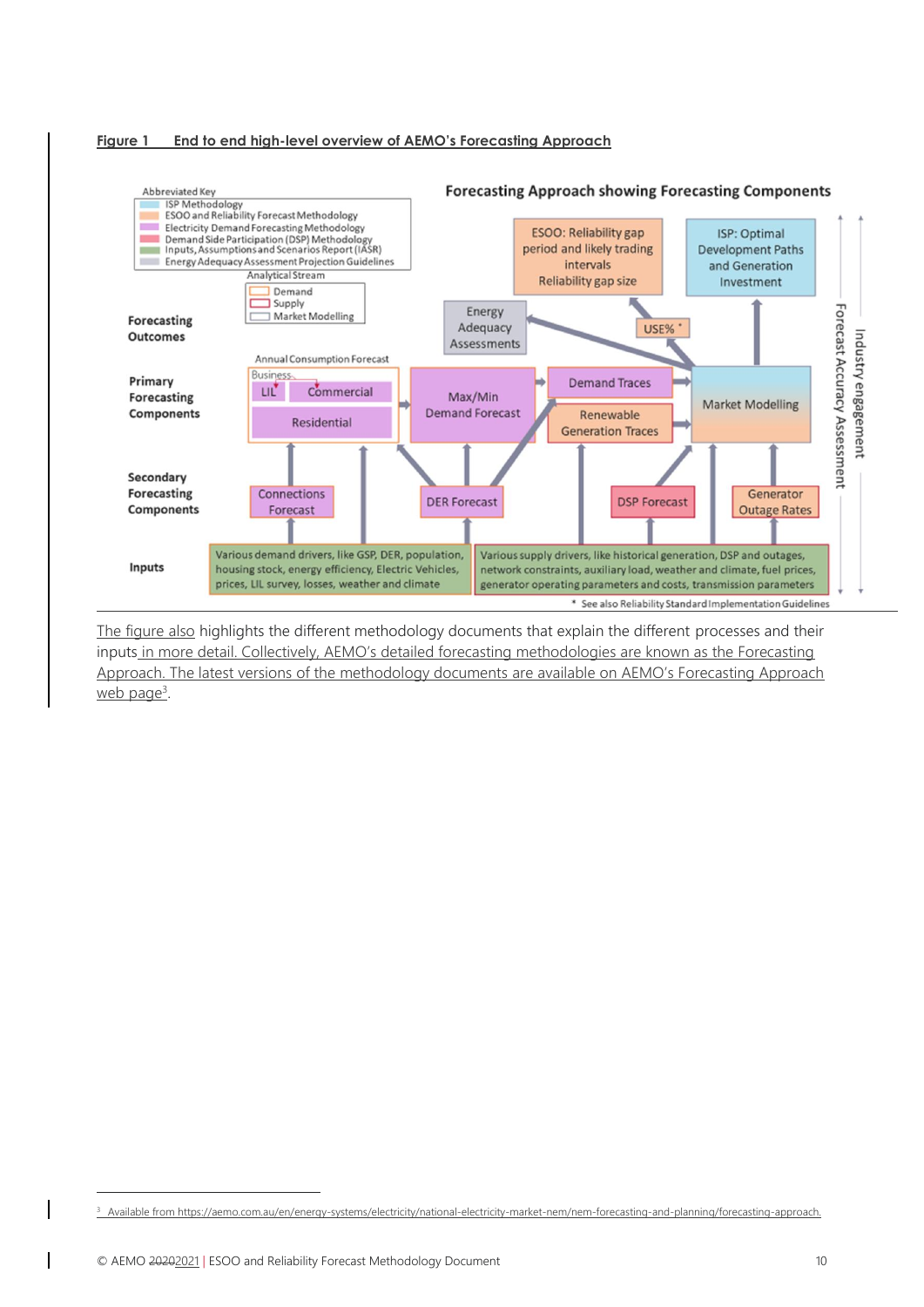

#### **Figure 1 End to end high-level overview of reliability forecast process**

In addition to this ESOO Methodology document, the three documents listed in the [Figure 1](#page-9-0) legend describe the detailed methodologies and processes applied by AEMO. The latest versions of these documents are available on the AEMO's NEM ESOO web page<sup>4</sup>. For more information about the process used in creating the demand projections used in the ESOO, please see the *Electricity Demand Forecasting Methodology*  Information paper<sup>5</sup>, while more information about the methodology applied to forecast DSP is available in the *Demand Side Participation Forecast and Methodology paper*<sup>6</sup> .

This document focuses on the areas highlighted in orange in the figure and is structured into the following sections:

- Generation and storage (Section [22\)](#page-11-0).
- Network (Section [3\)](#page-17-0).
- Traces (Sectio[n 4\)](#page-20-0).
- Unserved energy calculation (Section [5\)](#page-23-0).
- Reliability forecast (Section [6\)](#page-26-0).

<sup>4</sup> See https://www.aemo.com.au/Electricity/National-Electricity-Market-NEM/Planning-and-forecasting/NEM-Electricity-Statement-of-Opportunities.

eity/NEM/Planning\_and\_Forecasting/NEM\_ESOO/2019/Electricity-Demand-Forecasting-Methodologyation-Paper.pdf

<sup>6</sup> At https://www.aemo.com.au/-/media/Files/Electricity/NEM/Planning\_and\_Forecasting/NEM\_ESOO/2019/Demand-Side-Participation-Forecast-Methodology-2019.pdf.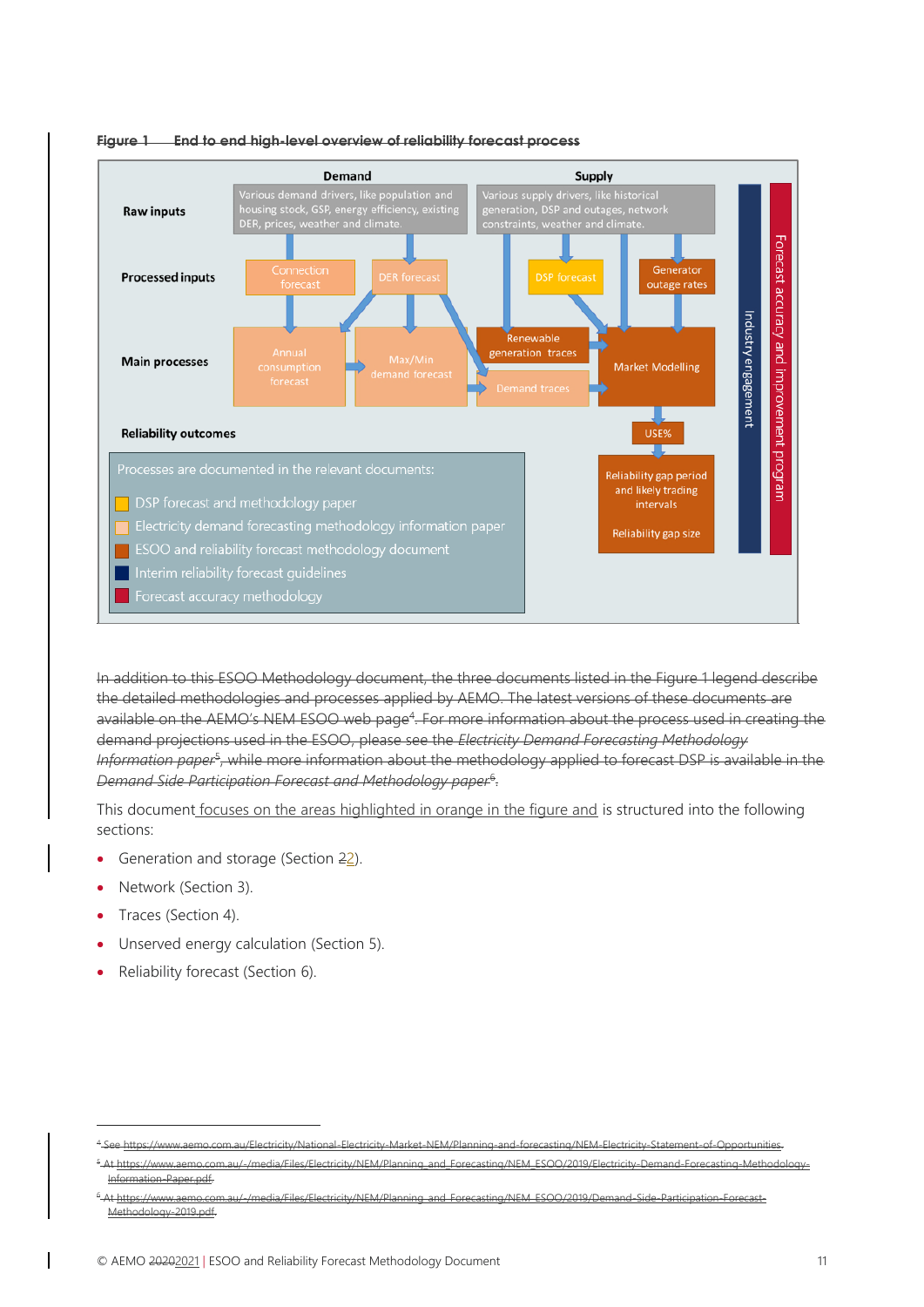## <span id="page-11-0"></span>**2. Generation and storage**

When assessing the supply-demand balance, AEMO uses the 'Operational – sent out' demand definition, reflecting the demand for generation supplied by scheduled, semi-scheduled, and significant non-scheduled generators in the NEM<sup>7</sup>. For that reason, on the supply side all 'Operational' generator units are modelled.

AEMO models the capabilities of dispatchable generation capacity by applying inputs sourced from market participants. The maximum capacity of each generating unit is provided by market participants through the Generation Information survey process, in which each participant provides expected extreme heat summer, typical summer, and winter available capacity over the 10-year modelling horizon. For the extreme heat summer, and winter, these capacities represent the expected capability of the units during temperatures consistent with a 10% probability of exceedance (POE)<sup>8</sup> demand outcome in each region, while the typical summer capacity reflects a slightly more modest summer temperature as specified on the Generation Information page. All reflect the capability of the generator assuming everything is in service.

Participants also provide information on closure timing for existing generators through the Generator Information process, and these retirements are included in the modelling. Precise closure dates are required under the three-year notice of closure rule, but precise closure dates have not been provided to AEMO beyond the three-year period. For the purpose of the ESOO, closure dates beyond the three-year period are assumed to be on 31 December of the stipulated expected closure year.

Hydro generation is modelled with consideration to water limitations related to inflows and storage level management. Water allocation is optimised so that, to the extent possible, water will be available for use by hydro generation at times of high demand and/or tight supply-demand balance. Water usage is optimised for each individual forecast year and cannot be stored from one year to consume in subsequent years.

<span id="page-11-1"></span>For details on generator capabilities and retirements, refer to AEMO's Generation Information Page<sup>9</sup>.

### 2.1 Generator rated capacity

Maximum generation output for thermal generators at any time is subject to many factors including maintenance and condition of the plant, and the environmental conditions (particularly temperature) in which it needs to operate. AEMO collects information on expected generator performance from each operator, balancing the need for fidelity in representing generator performance and costs incurred by participants in providing information.

AEMO collects three capacity values to represent varying performance in response to temperature. This includes expected capacity under the following conditions:

- The rating representative of 10% POE demand conditions (10% POE demand-summer peak capacity).
- The rating under typical summer conditions (typical summer capacity).
- The rating under winter conditions (winter capacity).

The typical summer capacity is used to represent the capacity that would be available under regular summer conditions whereas the 10% POE-summer peak capacity represents capacity available at times of very high temperature where annual maximum demand is more likely to occur. In the ESOO modelling, the typical

<sup>&</sup>lt;sup>7</sup> For a full definition of AEMO's demand definitions, see [https://aemo.com.au/-/media/files/electricity/nem/security\\_and\\_reliability/dispatch/](https://aemo.com.au/-/media/files/electricity/nem/security_and_reliability/dispatch/policy_and_process/2020/demand-terms-in-emms-data-model.pdf) [policy\\_and\\_process/2020/demand-terms-in-emms-data-model.pdf.](https://aemo.com.au/-/media/files/electricity/nem/security_and_reliability/dispatch/policy_and_process/2020/demand-terms-in-emms-data-model.pdf)

<sup>&</sup>lt;sup>8</sup> POE is the likelihood a maximum or minimum demand forecast will be met or exceeded. A 10% POE maximum demand forecast, for example, is expected to be exceeded, on average, one year in 10, while a 90% POE maximum demand forecast is expected to be exceeded nine years in 10.

<sup>9</sup> A[t https://www.aemo.com.au/Electricity/National-Electricity-Market-NEM/Planning-and-forecasting/Generation-information.](https://www.aemo.com.au/Electricity/National-Electricity-Market-NEM/Planning-and-forecasting/Generation-information)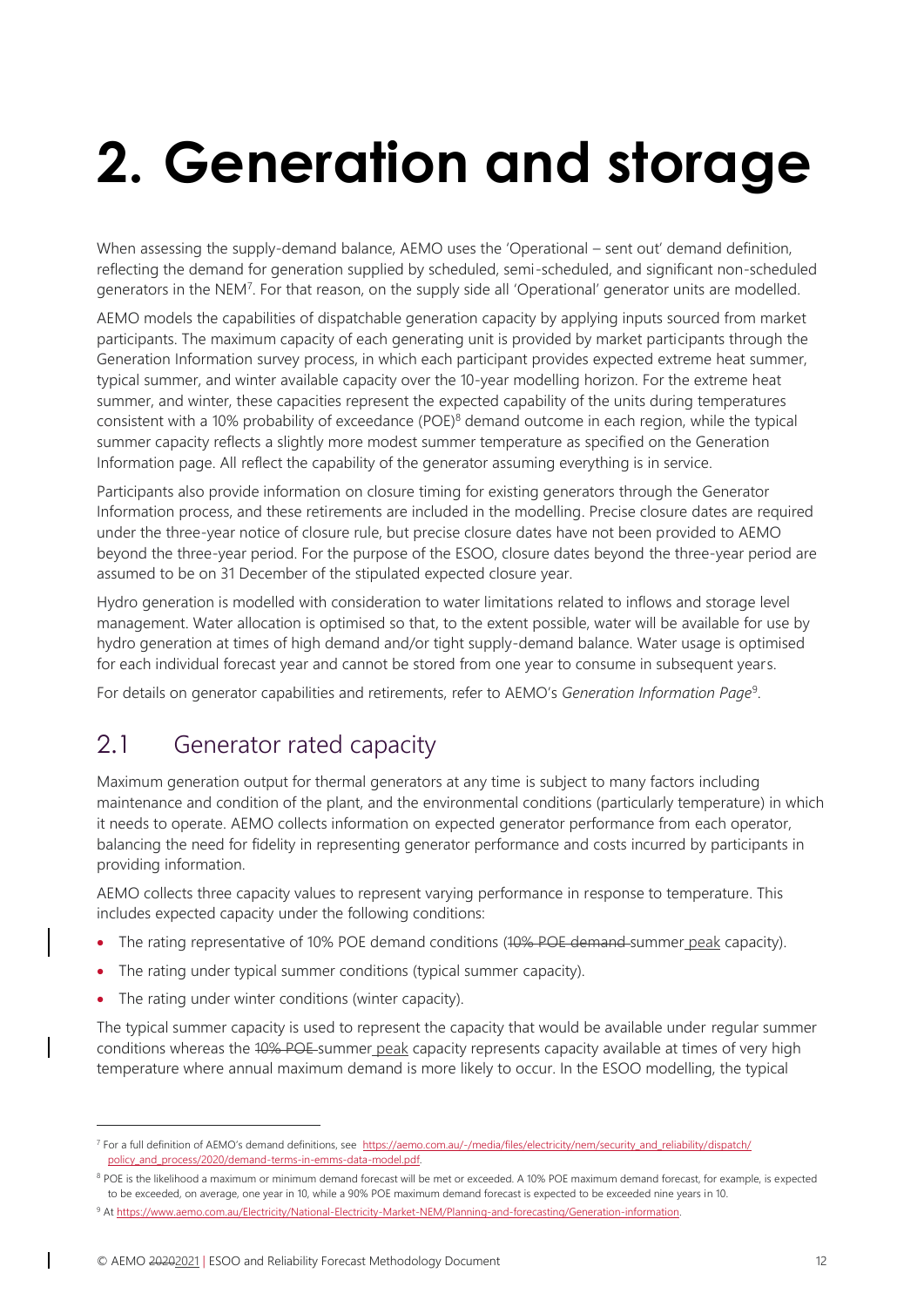summer capacity is applied throughout summer except for a subset of days where the 40% POE-summer peak capacity is applied.

The typical summer temperature is new for generator ratings used in the 2020 ESOO and is calculated as the 85<sup>th</sup> percentile of observed maximum daily temperatures for all reference years for periods between December and March (inclusive).

The summer 10% POE demand and winter temperatures are associated with the types of conditions conducive to 10% POE demand events. However, there is not a single temperature threshold or weather pattern that drives 10% POE demand events. The response of generator capacities to temperature is also complex, with potential dependencies on other variables such as humidity, temperatures in the hours preceding a period, or even weather conditions the day before. The winter and summer 10% POE demand reference temperatures are therefore considered a reasonable approximation of conditions associated with 10% POE demand events.

[Table 1](#page-12-0) lists the reference temperatures AEMO applies for each region when requesting generator ratings.

| Region            | <b>Summer 10% POE</b><br><b>DemandPeak Reference</b><br><b>Temperature</b> | <b>Winter Reference</b><br><b>Temperature</b> | <b>Summer Typical</b><br>Temperature | $\blacktriangleleft$<br><b>Forma</b> |
|-------------------|----------------------------------------------------------------------------|-----------------------------------------------|--------------------------------------|--------------------------------------|
| <b>Queensland</b> | 37                                                                         | 15                                            | 32                                   |                                      |
| New South Wales   | 42                                                                         | 9                                             | 32                                   |                                      |
| Victoria          | 41                                                                         | 8                                             | 32                                   |                                      |
| South Australia   | 43                                                                         | 11                                            | 35                                   |                                      |
| Tasmania          | 7.7                                                                        | 1.2                                           | $n/a^{10}$                           |                                      |

<span id="page-12-0"></span>**Table 1 Common reference temperature and summer typical temperature**

AEMO applies the ratings to the ESOO model as per the following schedule:

- 10% POE demand summerSummer peak capacity:
	- Applies to both 50% and 10% POE demand simulations for all mainland regions.
	- Applies to the top five days of daily maximum temperature within each reference year as mapped to forecast year.
	- To capture years with many days of extreme temperature, the rating also applies to any additional days with daily maximum temperatures that are within two degrees Celsius of the summer 10% POE demand reference temperature.
- Typical summer capacity:
	- Applies to all remaining summer periods for all regions, where summer is defined as November to March inclusive for mainland regions and December to February inclusive for Tasmania.
- Winter capacity:
	- Applies to all remaining periods.

<sup>10</sup> Tasmania summer ratings are based on peak demand periods driven by cold weather. AEMO only uses the 10% POE demand reference temperature for Tasmanian summer ratings.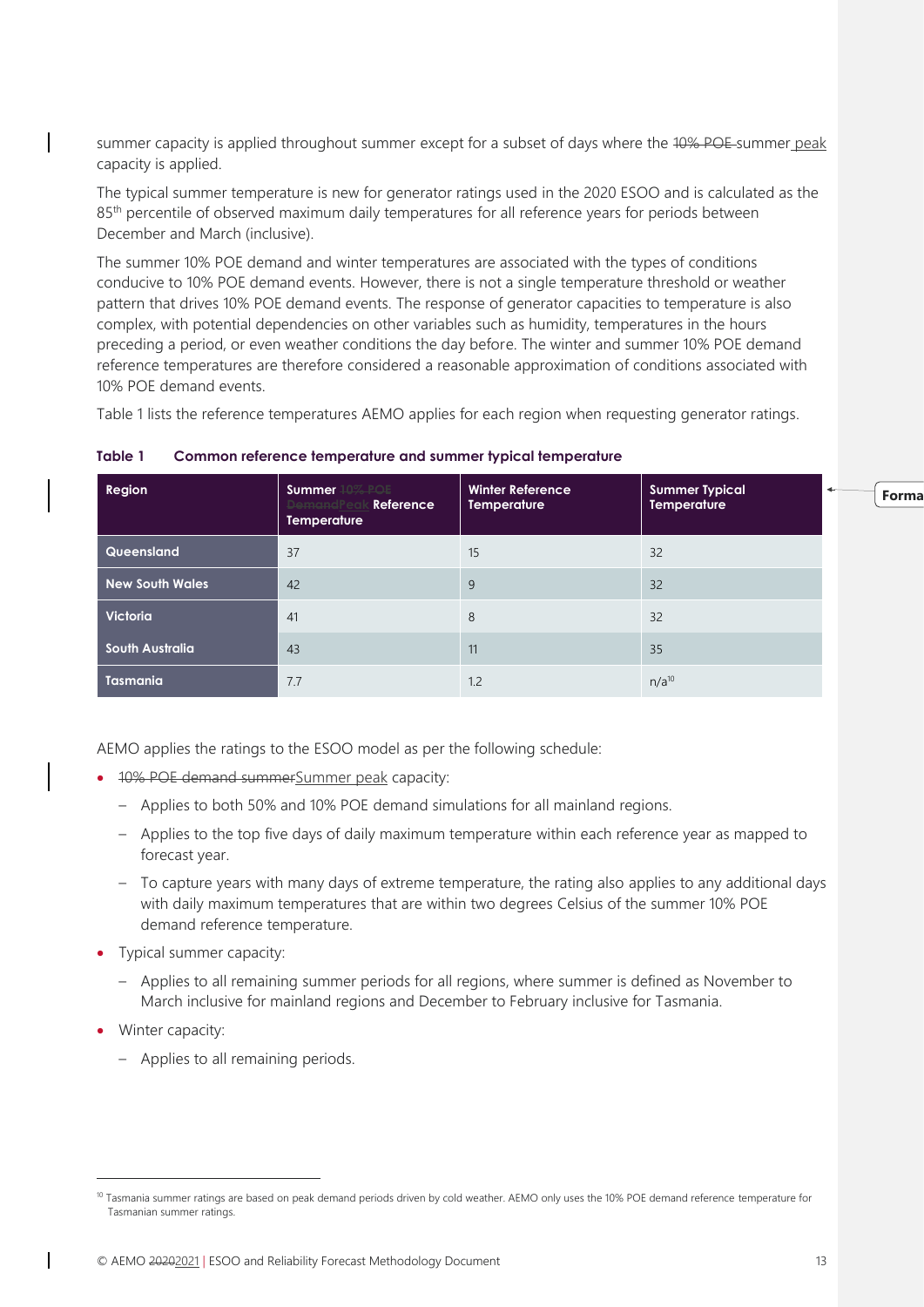## <span id="page-13-0"></span>2.2 Dispatchable generator outage rates

Dispatchable generators are assumed to be available at their peak summer, typical summer, or winter capacity unless they experience an unplanned (forced) outage.

Planned outages are currently not modelled in the ESOO, because these are assumed to be planned in lower demand periods or to shift if low reserve conditions were to occur, and therefore not impact USE outcomes.

AEMO collects information from all generators on the timing, duration, and severity of actual unplanned forced outages, and projections of future unplanned outage rates via an annual survey process. This data is used to calculate and forecast the probability of high impact low probability (HILP), full, and partial forced outages, which are then applied randomly to each unit in ESOO modelling. To protect the confidentiality of this data, AEMO may publish calculated outage parameters for a number of technology aggregations.

#### <span id="page-13-1"></span>2.2.1 Calculating random outage parameters

Outage parameters for forced outages, including outage rates, de-ratings, and mean times to repair, vary between facilities and over time for a variety of reasons. Some reasons include generator behaviour, equipment age, and maintenance regimes. These variables are modelled as three categories of outage for input into the ESOO model:

- 1. HILP forcedLong duration outages, defined as a full forced outage greater than five months.
- 2. Full forced outages, being less than or equal to five months, and
- 3. Partial forced outages, where a unit has an unplanned reduction in capacity.

AEMO differentiates HILPlong duration outages from regular forced outage rates. HILPLong duration outages that extend greater than five months are very unlikely, and could result in an overestimation if not considered in a longer-term context.

AEMO uses the following approach for determining the forced outage rates used for each power station:

- Conduct the generator survey to collect availability data for the past year, supplementing historical data collected in prior years. The data collected are:
	- Full and partial forced outage data for the most recent year (capacity available and outage duration).
	- Participants' projections on outage data for coal-fired and closed-cycle gas turbine (CCGT) generators over the next 10 years, or until retirement.
- Calculate the outage parameters of each category for each unit across all regions.
	- Remove any full outages that are more than five months (HILP forced outages) from the historical base data. Calculate the Full Forced Outage Rate (FOR), Partial Forced Outage Rate (PFOR), average Partial Outage Derating Factor and respective Mean Time to Repair.

 = ∑ ℎ ∑ Hours in all states

 $PFOR = \frac{\sum Partial\,outage\,hours}{\sum H_{xy} \sum m\,all\,static}$ ∑ Hours in all states

 $MTR(FOR) = \frac{\sum Full\,outage\,hours}{\sum T_{\text{new}}(x,y,z)}$  $\Sigma$ Transitions from unvailable to available

 $MTTR(PFOR) = \frac{\sum Full\,outage\,hours}{\sum Full\,outage\,hours}$  $\Sigma$ Transitions from partially available to available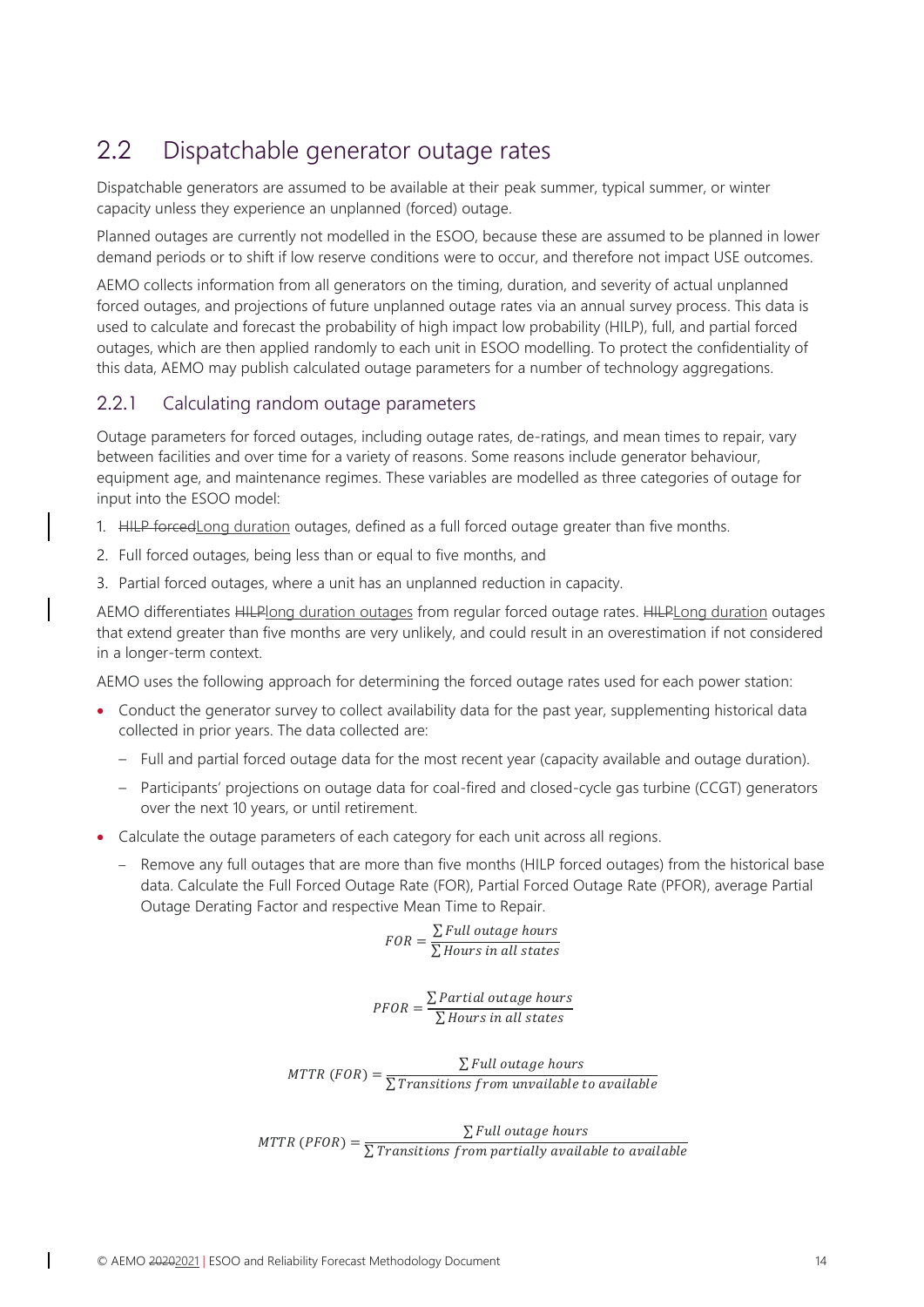Partial Derating Factor (PFOR) =  $\frac{\sum$  Lost Energy during partial outages

- $\Sigma$  Energy that would otherwise have been available without partial outage
- The HILPlong duration outage rates are modelled by AEMO, taking into consideration the historical data of at least the past 10 years.

 $FOR(HILP) = \frac{\sum HILP\ outage\ hours}{\sum H1 \times P}$ ∑ Hours in all states

 $MTTR(HILP) = \frac{\sum HILP\ outage\ hours}{\sum HILP\ countage}$ ∑HILP events FOR (long duration)  $=$   $\frac{\sum Long \ duration \ outage \ hours}{\sum U$ ∑ Hours in all states

MTTR (long duration)  $=\frac{\sum Long \ duration$  outage hours ∑ Long duration events

- After calculating generator outage statistics, provide station owners the opportunity to propose evidence-based revisions to the parameters that are used in the ESOO modelling. AEMO takes any proposed revisions under consideration and may adjust the assumptions used in modelling.
- Commission consultants to provide forecasts of projected outage values for coal-fired generators<sup>11</sup>.
- Compare participant-provided and consultant-derived projected outage rates for use in ESOO modelling. Rely on information provided by participants, using consultant forecasts where participant information does not provide a sufficiently detailed or suitable projection. (For example, a participant projection may not be considered suitable if has been developed on an inconsistent definition of a forced outage, or if the projection is inconsistent with the accompanying evidence provided on which the projection was based.)
- For generators without projections, apply each of the last four yearly outage statistics with equal likelihood to all forecast periods.
- For generators with projections, the last four yearly outage statistics are scaled up and down over time to ensure that the average outage rate in any given year matches the forecast.
- For HILPlong duration outages, apply an average rate derived from at least 10-yearly outage statistics to all forecast periods.

Note:

- Forced outage rates have been derived based on the most recent four years of data only. This approximates well the longer-term outage rates seen by most technologies, but also recognises the statistically significant deterioration in performance of some coal generators seen in recent years.
- AEMO calculates outage parameters for a number of technology aggregations for the published model to avoid exposing confidential information.

## <span id="page-14-0"></span>2.3 Generator auxiliary usage

AEMO's demand forecasts are developed on a 'sent-out' basis representing electricity to be supplied to customers from the grid. However, AEMO's modelling of generator capacity is on an 'as-generated' basis and includes electricity consumed within the power plants themselves.

Rather than assume an annual auxiliary consumption and auxiliary demand at the time of peak, AEMO's models dynamically account for auxiliary load based on generator dispatch in each modelling interval. AEMO

<sup>11</sup> For the 2020 ESOO, AEMO commissioned AEP Elical. Their report 'Assessment of Ageing Coal-Fired Generation Reliability' is at [http://www.aemo.com.au/Electricity/National-Electricity-Market-NEM/Planning-and-forecasting/NEM-Electricity-Statement-of-Opportunities.](http://www.aemo.com.au/Electricity/National-Electricity-Market-NEM/Planning-and-forecasting/NEM-Electricity-Statement-of-Opportunities)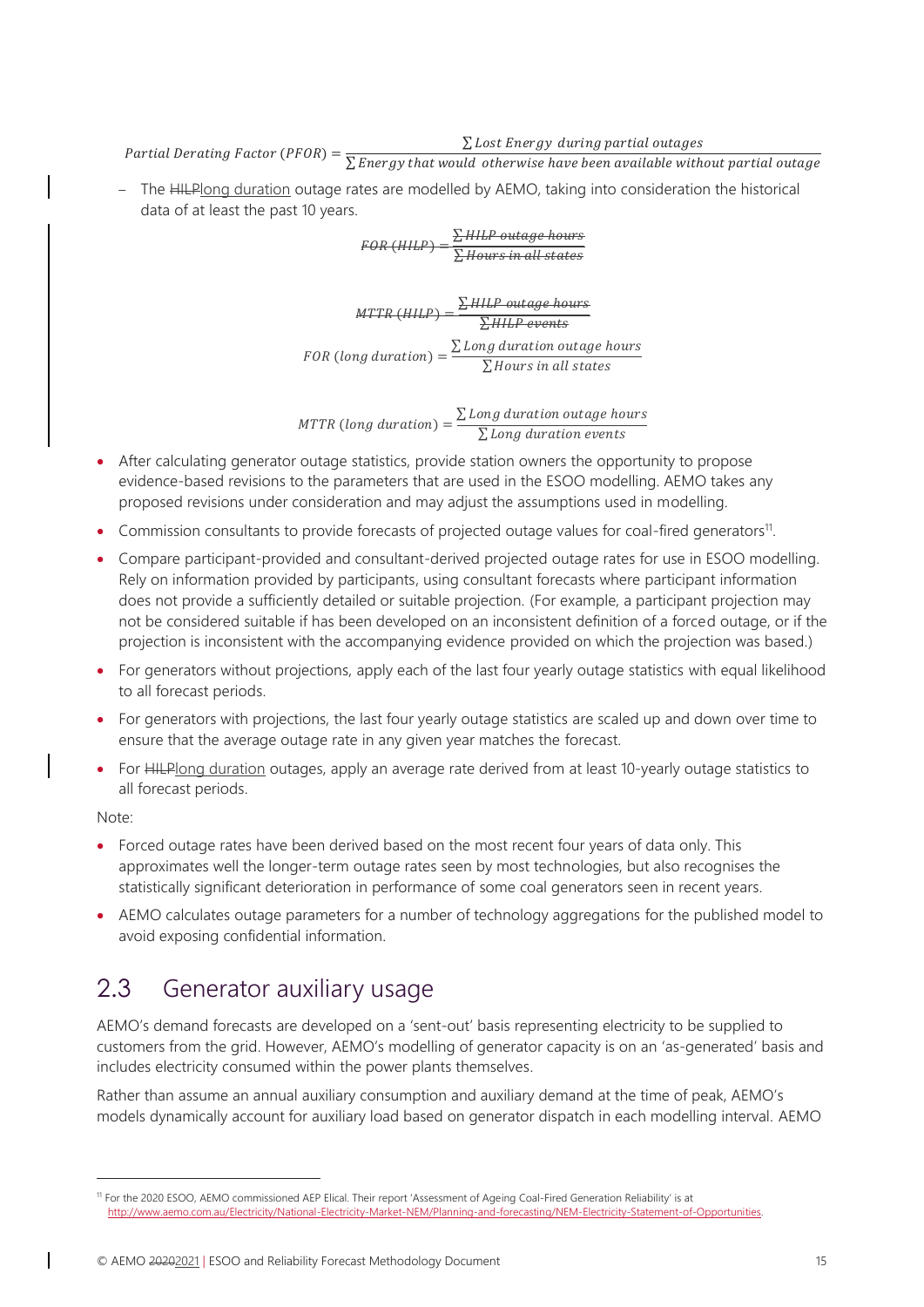currently sources per-unit auxiliary rate assumptions from participants through the latest Generator Information surveys<sup>12</sup> which are published in aggregate form.

#### <span id="page-15-0"></span>2.4 Variable renewable energy availability

Variable renewable energy (VRE) is modelled by considering up to the previous at least 10 historical reference years, which reflect the weather conditions that drove demand and wind and solar production over that period. This approach preserves any correlation between VRE and demand, and between VRE in different locations.

<span id="page-15-1"></span>Half-hourly trace development for VRE is discussed further in Section [4.3.](#page-20-3)

## 2.5 Grid-scale storage and virtual power plants

Grid-scale battery storage, pumped hydro generation, hydrogen elements, and the proportion of small-scale battery storage that is assumed to be aggregated (operating as a virtual power plant [VPP] or vehicle to grid [V2G]) is fully optimised in the supply dispatch modelling. Each storage or generator is modelled with regards to its maximum generation/discharge capacity, maximum load/charge capacity, storage capacity, and efficiency. Each hydrogen element is modelled with regards to its maximum load, minimum load and energy target. Within the modelling, each asset optimises its generation and pumping/(or discharging and), load (pumping or charging) in a way that will reduce the level of USE to the maximum extent possible given its operational constraints. The modelling assumes perfect foresight in optimising this behaviour.

The water reservoirs for hydro generation are modelled by using parameters such as maximum volume, initial storage volume, and the monthly reservoir inflow rates (reflecting historical inflows). Small reservoirs that do not allow large variations in storage and the generators using them are often called 'run of river'. These generators do not require long-term optimisation and will generally use all the available water.

Larger reservoirs, however, require optimisation across a longer timeframe to save water for periods with higher electricity demand and wholesale prices.

In the ESOO model, water use is optimised in the simulation, resource allocation is optimised for each financial year. The model also limits the storage volume by the end of each yearly step to be equal to the volume at the beginning of the step.

These optimised hydro generation trajectories are further allocated to represent optimal daily and half-hourly behaviour. This is achieved through the use of soft targets, allowing a simulated dispatch of higher than allocated output where advantageous, while ensuring long term volumes match dam inflows.

This method also assumes "perfect foresight" in all modelling of hydro schemes. That means that the water use is optimised with absolute certainty what will be the future natural inflow, a situation no hydro generator operator experiences in practice. This is not a material risk to supply scarcity, as both operators (in practice) and the model ensure availability at time of maximum demand.

For hydro schemes that include pumped hydro units, the release and pumping decisions are not directly bound to the soft targets determined by the 10 one-year steps. Pumped hydro operation is fully optimised in the supply dispatch simulation.

### <span id="page-15-2"></span>2.6 New generator commitment

The ESOO includes only existing and new generation and battery storage projects that meet AEMO's commitment criteria. These criteria are used to consistently assess whether a project has made a formal commitment to construct.

<sup>12</sup> A[t https://www.aemo.com.au/Electricity/National-Electricity-Market-NEM/Planning-and-forecasting/Generation-information.](https://www.aemo.com.au/Electricity/National-Electricity-Market-NEM/Planning-and-forecasting/Generation-information)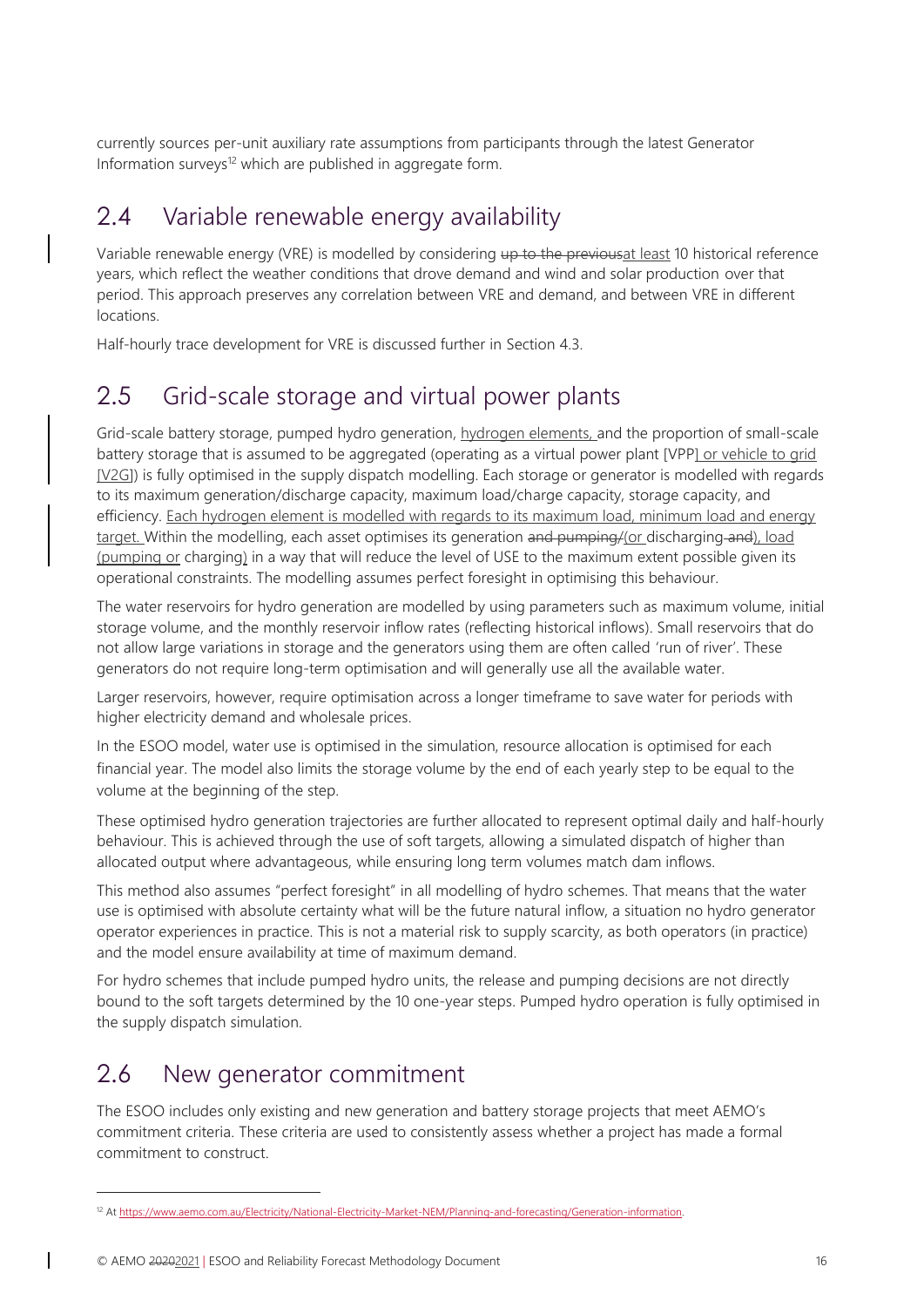The ESOO includes all generation that was existing or committed in the most recent generation information page published in accordance with clause 3.7F of the NER. AEMO include all new generators classified as 'Committed' based on criteria which can be found on the Generator Information page<sup>13</sup>.

The ESOO also includes projects that are classified as Committed\*. Committed\* projects are those elassified as 'Advanced' and have commenced construction. Advanced projectsthat meet all of AEMO's commitment criteria except for either the Components Contracts or Planning criteria., and have commenced construction. The commercial use date for all Committed\* projects is the later of:

- The first day after the end of the "T-1 financial year" defined under the RRO<sup>14</sup>, or
- The actual commercial use date submitted by the proponent.

For example, in the 20202021 ESOO, Committed\* projects commence operation no earlier than 1 July 20222023.

The intent of this approach is to strike an appropriate balance between conservatism and optimism, by including projects that are likely to proceed without incorporating projects with a higher probability of not proceeding or being delayed beyond their announced completion date.

### <span id="page-16-0"></span>2.7 Application of DSP

AEMO incorporates a DSP forecast in the reliability forecast produced for the ESOO. DSP is modelled in the ESOO for each region in various quantities of firm capacity at different price bands.

The DSP forecast that is used in the ESOO highlights the risk of shortfalls to determine the need for RERT capacity, so the analysis excludes RERT it in the first instance, and is modelled as a last resource before a USE event occurs in the simulation.

Further information is available in AEMO's *Demand Side Participation Forecast Methodology*<sup>15</sup> .

<sup>&</sup>lt;sup>13</sup> Criteria for Committed and Committed\* is specified on the Generation Information page, under the Background information tab.

<sup>14</sup> See Section 5.3 a[t https://www.aemo.com.au/-/media/Files/Stakeholder\\_Consultation/Consultations/NEM-Consultations/2019/Reliability-Forecasting-](https://www.aemo.com.au/-/media/Files/Stakeholder_Consultation/Consultations/NEM-Consultations/2019/Reliability-Forecasting-Methodology/Reliability-Forecasting-Methodology-Final-Report.pdf)[Methodology/Reliability-Forecasting-Methodology-Final-Report.pdf.](https://www.aemo.com.au/-/media/Files/Stakeholder_Consultation/Consultations/NEM-Consultations/2019/Reliability-Forecasting-Methodology/Reliability-Forecasting-Methodology-Final-Report.pdf)

<sup>15</sup> Se[e https://www.aemo.com.au/consultations/current-and-closed-consultations/demand-side-participation-forecast-methodology-consultation.](https://www.aemo.com.au/consultations/current-and-closed-consultations/demand-side-participation-forecast-methodology-consultation)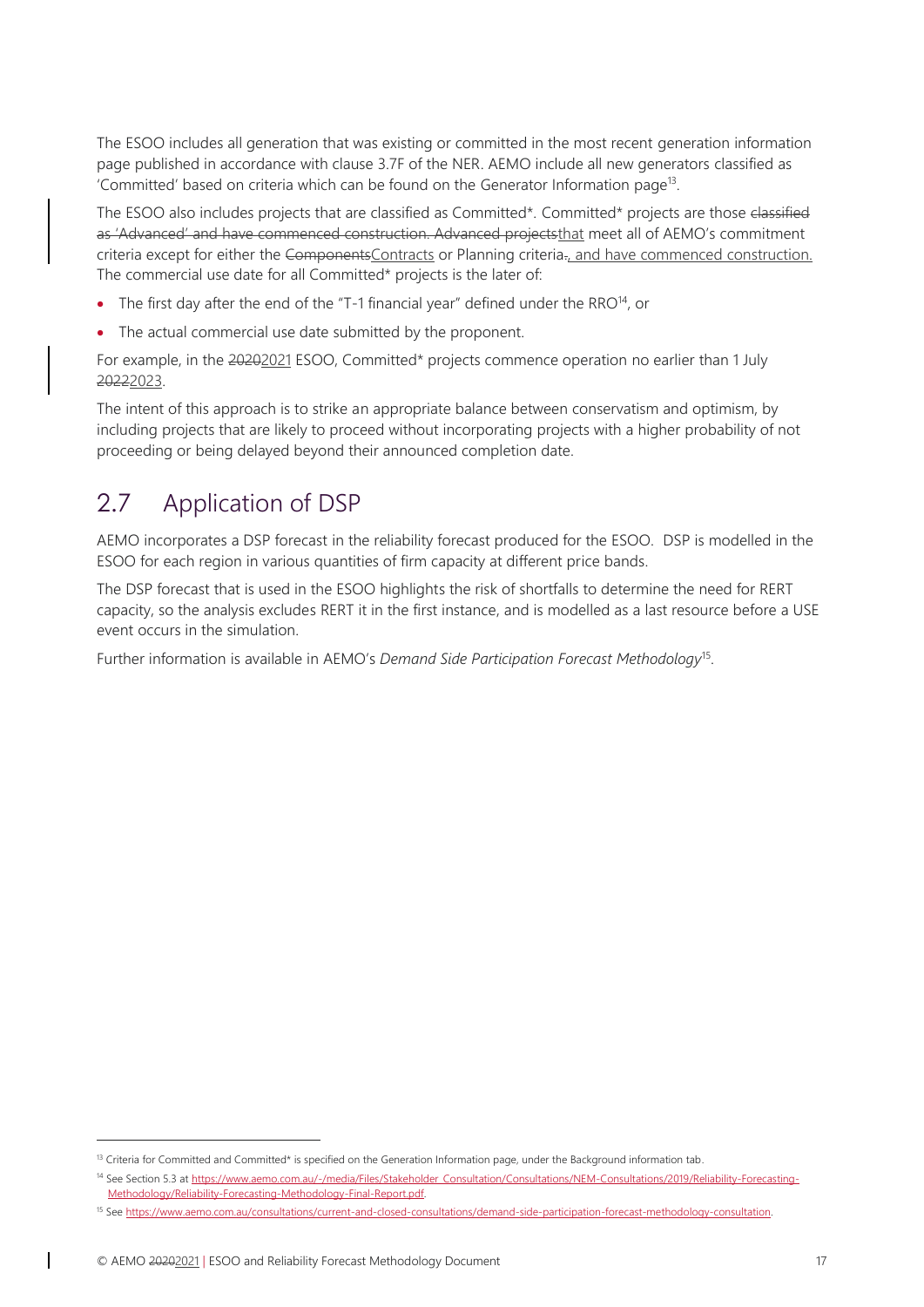## <span id="page-17-0"></span>**3. Network**

#### <span id="page-17-1"></span>3.1 Interconnectors

Existing transmission limits and interconnector capacities are generally applied assuming the interconnector limits currently in effect continue to apply. The limits on each line are modelled by applying dynamic power system constraints. AEMO reviews current conditions, constraints, and planned augmentations and includes these changes when appropriate.

### <span id="page-17-2"></span>3.2 Network constraints

The ESOO model applies a comprehensive set of network constraint equations that represent the thermal and stability limits that currently constrain dispatch in the NEM<sup>16</sup>. These constraint equations act at times to limit generation, but also frequently limit interconnector transfer capacity.

In general, the following constraint equations are included:

- Thermal for managing the power flow on a transmission element so it does not exceed a rating (either continuous or short-term) under normal conditions or following a credible contingency.
- Voltage stability for managing transmission voltages so they remain at acceptable levels after a credible contingency.
- Transient stability for managing continued synchronism of all generators on the power system following a credible contingency.
- Oscillatory stability for managing damping of power system oscillations following a credible contingency.
- Rate of change of frequency (RoCoF) constraints for managing the rate of change of frequency following a credible contingency.

The effect of committed projects on the network is implemented as modifications to the network constraint equations that control flow. The methodology for formulating these constraints is in AEMO's *Constraint Formulation Guidelines*<sup>17</sup> .

A set of network constraints is produced and applied for every scenario modelled. This set may reflect:

- Extracted constraints from the AEMO Market Management Systems (MMS).
- Network augmentations appropriate for the scenario.
- Adjustments to reflect the impact of new generation capacities.
- Other adjustments to reflect assumptions of system operating conditions.

Operationally, AEMO also uses other types of constraint equations that are invoked as required depending on system conditions. These may include:

- Outage constraint equations.
- Frequency control ancillary service (FCAS) constraint equations.
- Condition-specific constraint equations such as RoCoF and network support agreements.

<sup>&</sup>lt;sup>16</sup> Further information is available at AEMO's Congestion Information Resource at [https://www.aemo.com.au/Electricity/National-Electricity-Market-](https://www.aemo.com.au/Electricity/National-Electricity-Market-NEM/Security-and-reliability/Congestion-information)[NEM/Security-and-reliability/Congestion-information.](https://www.aemo.com.au/Electricity/National-Electricity-Market-NEM/Security-and-reliability/Congestion-information)

<sup>17</sup> At [https://www.aemo.com.au/-/media/Files/Electricity/NEM/Security\\_and\\_Reliability/Congestion-Information/2016/Constraint\\_Formulation\\_](https://www.aemo.com.au/-/media/Files/Electricity/NEM/Security_and_Reliability/Congestion-Information/2016/Constraint_Formulation_Guidelines_v10_1.pdf) [Guidelines\\_v10\\_1.pdf.](https://www.aemo.com.au/-/media/Files/Electricity/NEM/Security_and_Reliability/Congestion-Information/2016/Constraint_Formulation_Guidelines_v10_1.pdf)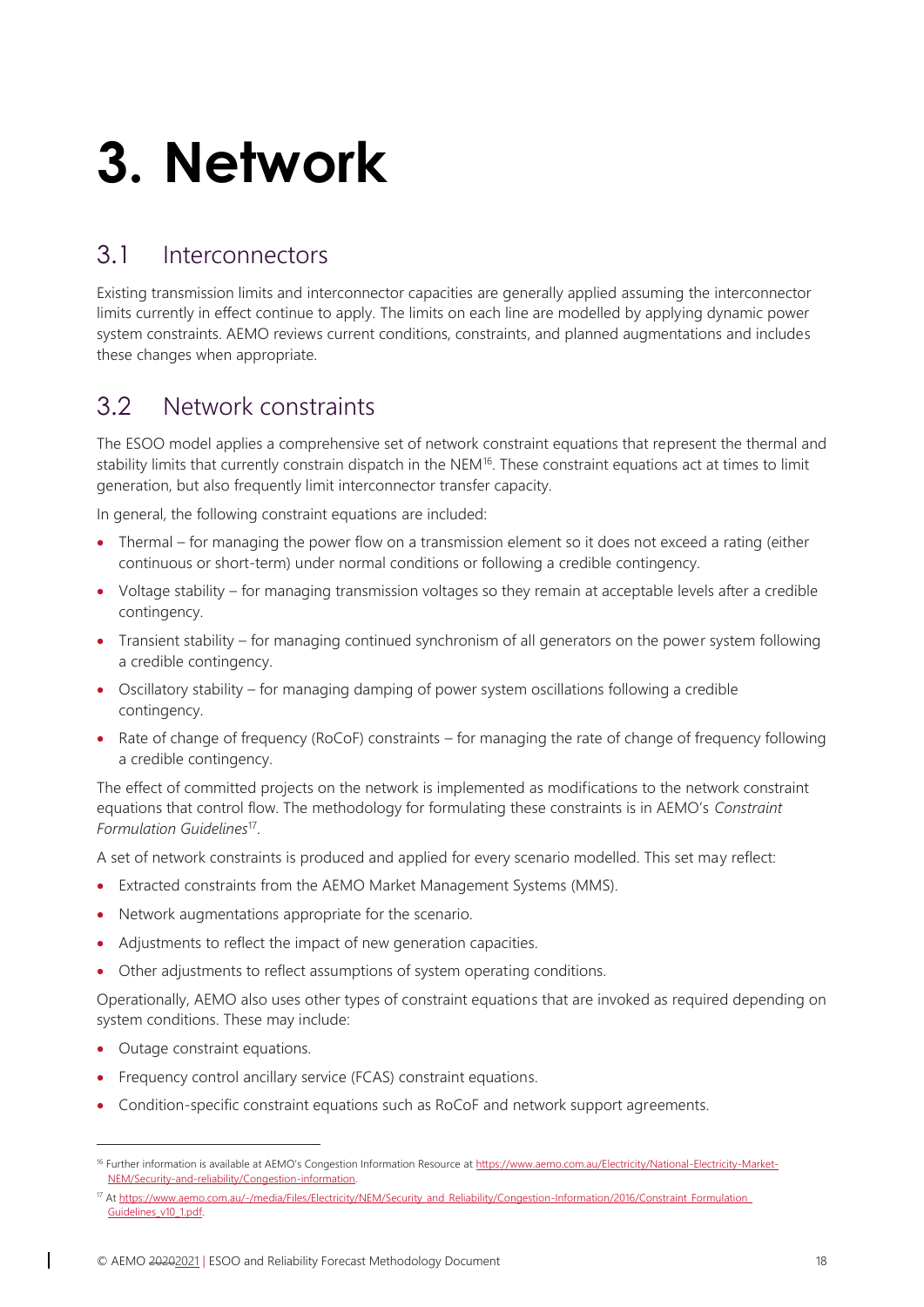These constraint equation types are commonly excluded from the market simulations, although key outage constraints are included (See Section [3.4\)](#page-18-1).

### <span id="page-18-0"></span>3.3 Losses

Intra-regional losses are included in AEMO's operational demand forecasts. As such, generator and load marginal loss factors (MLFs) are not a relevant input to the ESOO modelling, because all intra-regional losses are already accounted for in the demand.

Losses on interconnectors are modelled explicitly using the MLF equations defined in the *List of Regional Boundaries and Marginal Loss Factors report*<sup>18</sup> . For most interconnectors, these are defined as a function of regional load and flow.

AEMO uses proportioning factors to assign losses on interconnectors to regions. Operationally, this is used to determine settlement surplus. In ESOO modelling, proportioning factors are used to allocate losses to demand in each region. Proportioning factors are given in the annual *List of Regional Boundaries and Marginal Loss Factors report*.

The losses allocated to each region effectively add to the total load that needs to be supplied in that region. As a result, interconnector losses are removed from the demand inputs used in the model as these losses are then added back in each period depending on the allocation of losses associated with the interconnector flow outcomes.

### <span id="page-18-1"></span>3.4 Transmission outages

AEMO may include the impact of a number of single credible contingency events or reclassifications on key unplanned transmission line outages or deratings which affect lines that materially contribute to interregional transfer capability. AEMO assesses the probability materiality of these outages using historical dataobserved on each line to determine which outages will lines should be included and considered considering the severityfollowing criteria:

- 1. The line/flow path should be an interconnector; or connect an interconnector to stronger meshed elements of the each regional grid.
- 2. The line/flow path should have sufficient outage assumedhistory to justify the additional modelling complexity.
- 3. When a single credible contingency occurs on the line, it has an effect on inter-regional transfer limits.

The transmission forced outage rates used are derived using historically observed rates with consideration for climate change trends relevant to the failure modes observed. The impact of the outage is simulated through the use of transmission constraints that reflect operational constraints deployed during single credible contingencies.

These will be treated similarly to dispatchable generation forced outages in the modelling, through Monte Carlo simulations as explained in Section [2.2.1.](#page-13-1)

<sup>18</sup> AEMO. Loss Factors and Regional Boundaries, at [http://www.aemo.com.au/Electricity/National-Electricity-Market-NEM/Security-and-reliability/Loss-factor](http://www.aemo.com.au/Electricity/National-Electricity-Market-NEM/Security-and-reliability/Loss-factor-and-regional-boundaries)[and-regional-boundaries.](http://www.aemo.com.au/Electricity/National-Electricity-Market-NEM/Security-and-reliability/Loss-factor-and-regional-boundaries)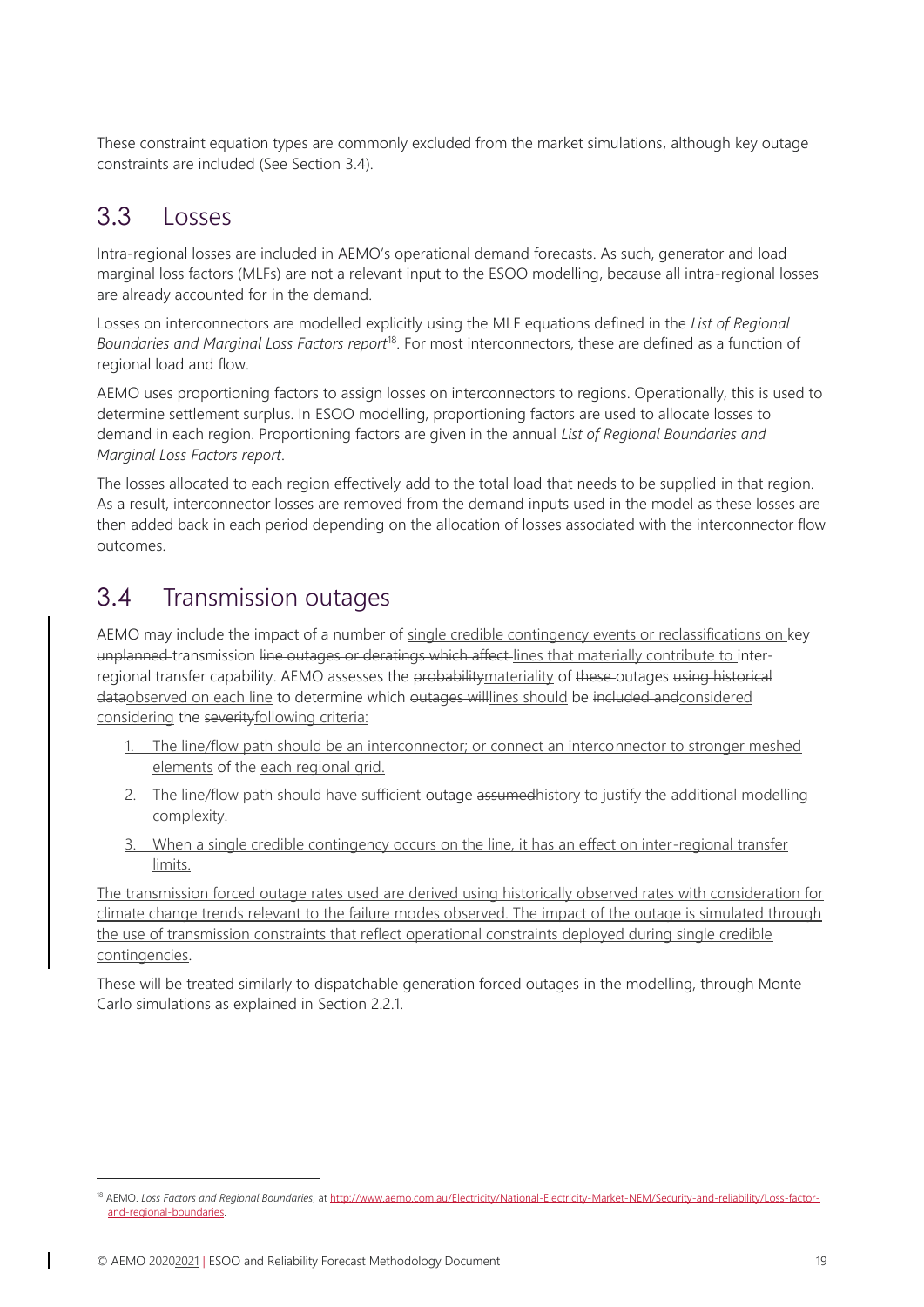## <span id="page-19-0"></span>3.5 Augmentations

Network upgrades that have passed a regulatory investment test for transmission (RIT-T)<sup>19</sup> are considered committed and are included in the modelling. Other minor augmentations not subject to RIT-Ts may be included if they are also judged to be committed.

<sup>&</sup>lt;sup>19</sup> Further RIT-T information is a[t https://www.aemo.com.au/Electricity/National-Electricity-Market-NEM/Planning-and-forecasting/Victorian-transmission](https://www.aemo.com.au/Electricity/National-Electricity-Market-NEM/Planning-and-forecasting/Victorian-transmission-network-service-provider-role/Regulatory-investment-tests-for-transmission)[network-service-provider-role/Regulatory-investment-tests-for-transmission.](https://www.aemo.com.au/Electricity/National-Electricity-Market-NEM/Planning-and-forecasting/Victorian-transmission-network-service-provider-role/Regulatory-investment-tests-for-transmission)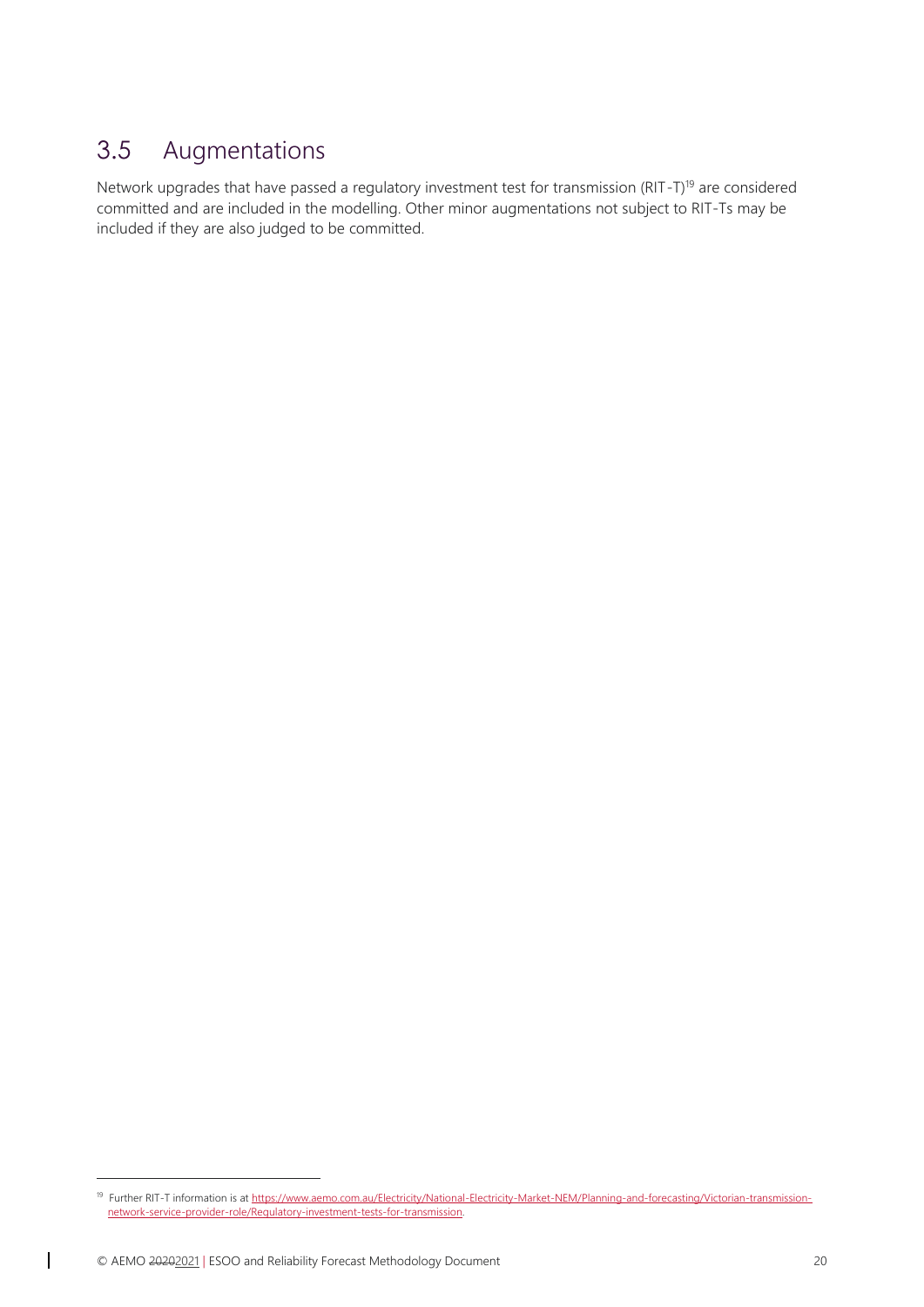## <span id="page-20-0"></span>**4. Traces**

## <span id="page-20-1"></span>4.1 Traces

The operational demand, VRE availability, and transmission line ratings are inputs into the model on an interval level. Trace development relies on historical reference years to provide guidance on the typical daily and weekly demand shapes, variations from interval to interval, and correlations with other regions.

### <span id="page-20-2"></span>4.2 Reference years

Demand, VRE, and line rating traces are developed based on multiple historical reference years according to the RSIG. This is to capture year-on-year variations in demand correlations across regions and VRE contributions during high demand periods. This approach preserves any correlation between VRE and demand, and VRE in different locations. The choice of reference years and the number of those modelled may change as more reference years with good data become available.

Demand traces are explained in the *Electricity Demand Forecasting Methodology Information paper<sup>20</sup>.* 

## <span id="page-20-3"></span>4.3 Creating reference years trace for VRE

Where appropriate, AEMO uses at least 10 years of actual generation performance from a generation site, or a site nearby, to create VRE traces for Monte Carlo simulations, assuming similar weather conditions are repeated in future. Where this data is unavailable or unsuitable, AEMO uses historical meteorological data for the site, and an energy conversiona resource to power model based on the generator technology, to develop a generation forecast.

For wind generators, AEMO has developed a resource to power model using an empirical machine learning approach. This model is fitted per site to capture the specific power curve for each wind farm incorporating both high wind and high temperature effects. Participant information on generator capabilities during summer peak demand temperatures are overlayed on top of these resource to power models.

For large-scale solar generators, AEMO uses the System Advisor Model (SAM) from the National Renewable Energy Laboratory<sup>21</sup> considering site-based technology parameters where relevant. In the case of large-scale solar traces, for which little actual generation is historically available, AEMO uses historical meteorological data and an energy conversion model for all trace time-periods.

Where committed renewable generation will be located at new sites, the ESOO modelling incorporates generation traces entirely derived from meteorological data using a resource to power model representative of expected technological performance, or renewable energy zone (REZ) forecasts from AEMO's *Integrated System Plan* (ISP), with generation traceswhich are also derived from meteorological data.

## <span id="page-20-4"></span>4.4 Transmission line rating traces

Where available, AEMO will apply transmission line ratings traces to better account for the transfer capability on transmission lines, particularly during high demand periods. These transmission line rating traces are developed by building a regression between weather observations at location along the transmission line

pt **Forma** 

**Forma** 

<sup>&</sup>lt;sup>20</sup> A[t https://www.aemo.com.au/-/media/Files/Electricity/NEM/Planning\\_and\\_Forecasting/NEM\\_ESOO/2019/Electricity-Demand-Forecasting-Methodology-](https://www.aemo.com.au/-/media/Files/Electricity/NEM/Planning_and_Forecasting/NEM_ESOO/2019/Electricity-Demand-Forecasting-Methodology-Information-Paper.pdf)[Information-Paper.pdf.](https://www.aemo.com.au/-/media/Files/Electricity/NEM/Planning_and_Forecasting/NEM_ESOO/2019/Electricity-Demand-Forecasting-Methodology-Information-Paper.pdf) 

<sup>21</sup> See https://sam.nrel.gov/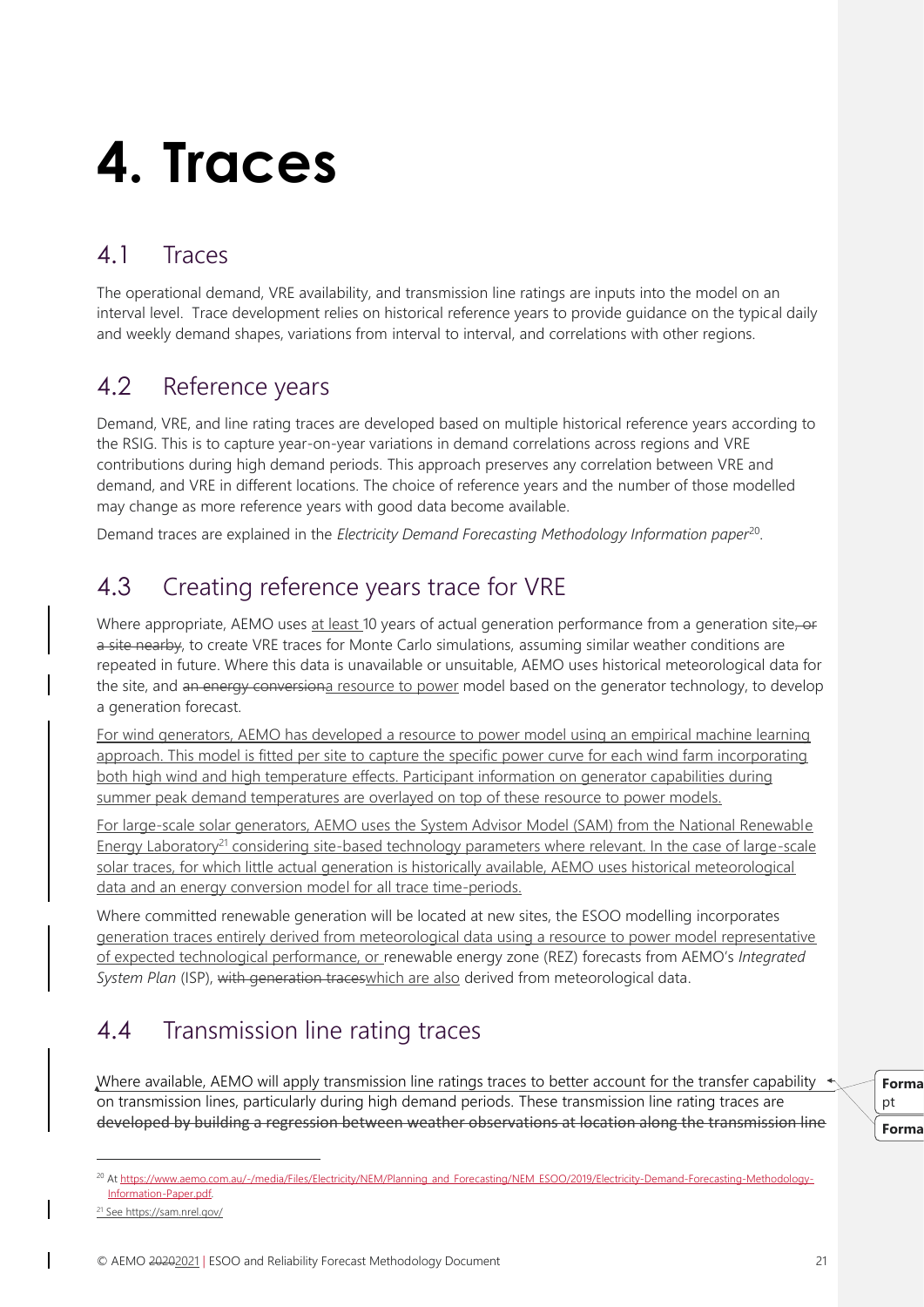and the measured line rating in historical data. The actual weather observations from the reference years will then be processed through this regression to develop forward-looking line traces for each reference year. The line ratings are used as an input into the right-hand-side (RHS) of constraint equations developed based on historical line rating traces and take into account inputs such as ambient temperature, wind speed and solar heating in conjunction with probable flow on the line conductor. Where available, the input data utilises locally measured weather observations in modelling the line rating trace. The model also analyses the limitation of various transmission plant in the terminal station that would impact the transmission line ratings. Subsequently, modelling results using actual weather observations are benchmarked against actual line ratings to ensure accuracy.

The actual weather observations from the reference years will then be processed through this model to develop forward-looking line traces for each reference year, which is then further adjusted to reflect the impact of increasing temperatures over the forecast horizon on line ratings. The climate change factor implemented aligns with the scenario specified where relevant. The line ratings are used as an input into the right-hand-side (RHS) of the constraint equations calculated and described in Section [3.2.](#page-17-2) Lines with static line ratings utilise constraints that are not influenced by time-varying traces.

### <span id="page-21-0"></span>4.5 Photovoltaic (PV) traces

Rooftop PV and PV non-scheduled generation (PVNSG) reduce the electricity consumption and demand that needs to be met by the NEM. The extent of this contribution depends on the generation profile of these systems.

Capacity factors are a measure of power output relative to nameplate capacity at any given time. For fixed solar PV installations, capacity factors generally follow a parabolic arch, peaking at midday, when solar irradiance is highest. [Figure 2](#page-22-1) shows an example of historical average capacity factor curves by state, for the NEM, for February.

Capacity factor curves are influenced by a number of factors including:

- The latitude of the panels.
- Localised weather conditions (such as temperature and cloud cover).
- Panel inclination and azimuth $^{22}$ .

Capacity factors are derived for each NEM region at all reference year periods (half-hourly resolution). The capacity factors are derived from external provider Solcast, whereby satellite-derived solar irradiance is coupled to models that account for the spatial distribution of installed capacity. The capacity factors used to estimate the forecast contribution of rooftop PV and PVNSG to consumption and demand were calculated based on these historical values.

**Forma** pt, For

<sup>&</sup>lt;sup>22</sup> Inclination refers to the angle of the panel relative to horizontal and azimuth refers to the direction that the panel faces, with North facing panels generally having higher overall capacity factors. Western facing panels have higher capacity factors in the afternoon, and Eastern facing panels have higher capacity factors in the morning.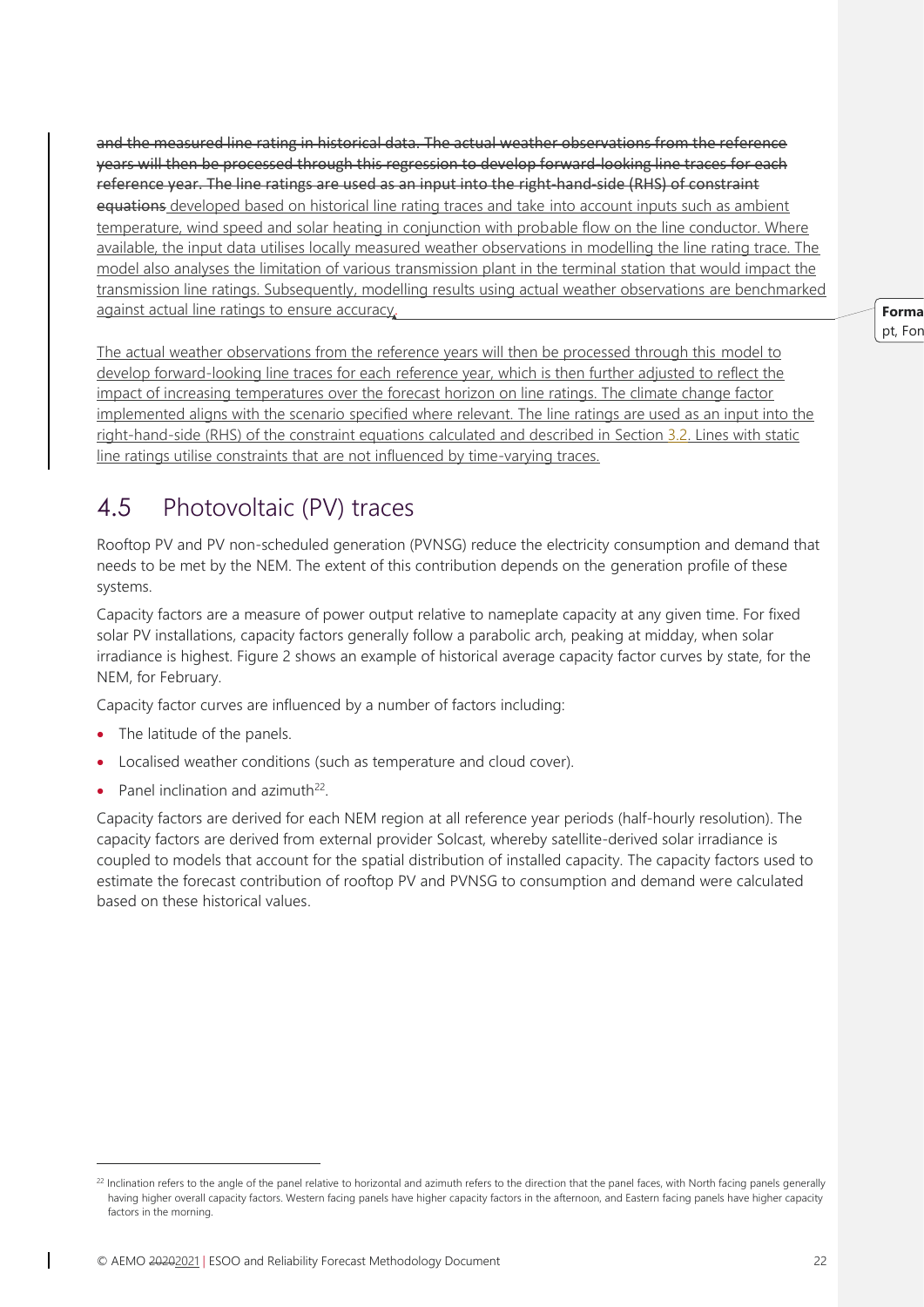

#### <span id="page-22-1"></span>**Figure 2 Estimated average historical rooftop PV capacity factors for February**

#### <span id="page-22-0"></span>4.6 Time-slice trace

As described in Section [2.1,](#page-11-1) AEMO determine the periods for three different ratings based on the historical temperature data for each reference year and region. The '10% POE summer', 'typical summer', and 'winter' capacity periods are formatted as time-slice traces for each reference year.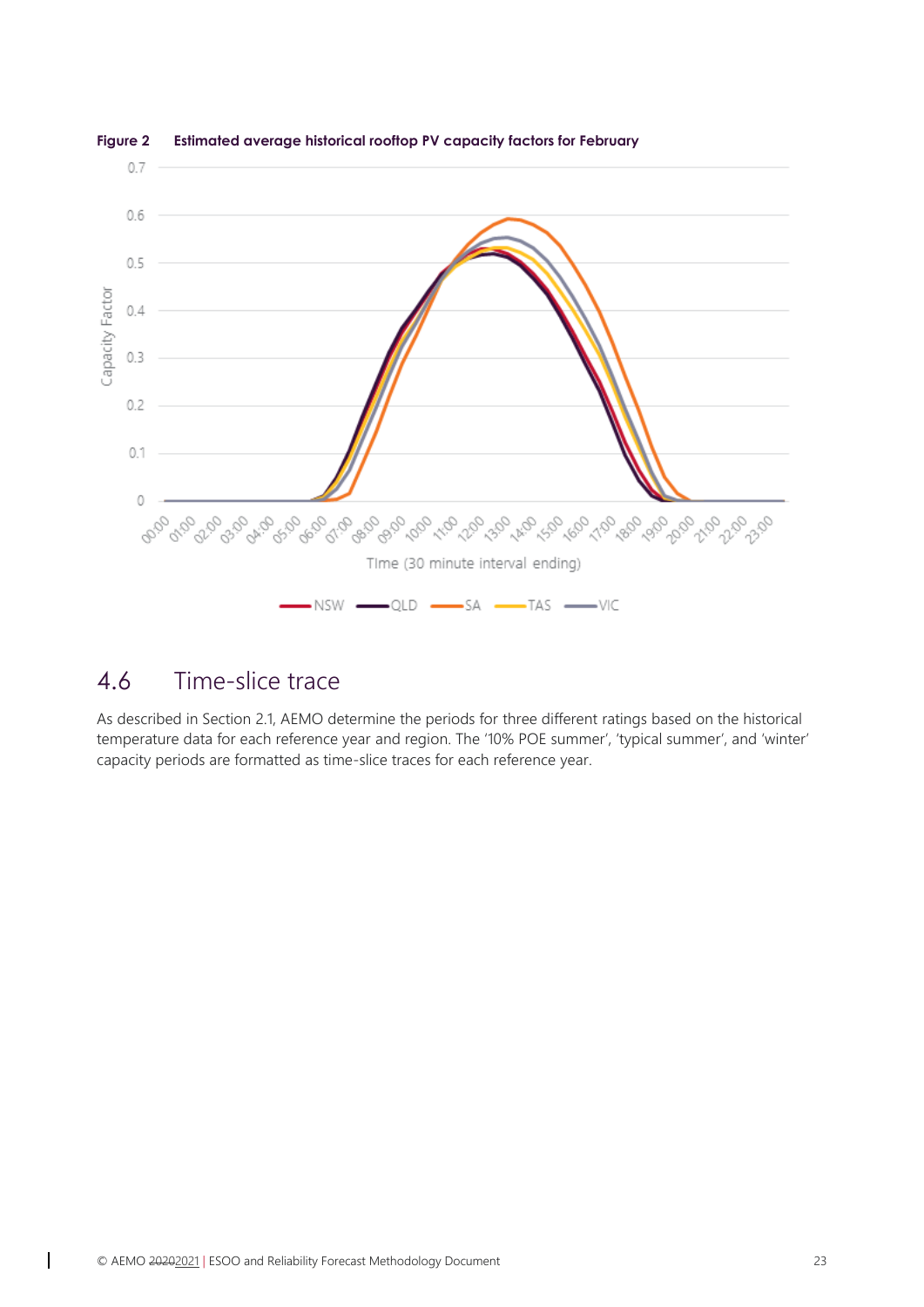## <span id="page-23-0"></span>**5. Unserved energy calculation**

### <span id="page-23-1"></span>5.1 Simulation approach

AEMO's reliability assessments are based on a full time-sequential model that simulates each interval of the modelling horizon. This model replicates the NEM dispatch engine (NEMDE) to the extent possible by minimising cost of dispatch per interval subject to a number of physical constraints. AEMO currently uses the PLEXOS modelling tool for this.

The key assumptions that drive this model include:

- Interval level demand.
- Interval level wind and solar availability for each VRE generator.
- The seasonal capacity of each scheduled generating unit.
- Forced outage parameters used to account for unplanned generator outages.
- Transmission limitations, represented by transmission line ratings, interconnector limits and a detailed set of transmission constraint equations.
- The level of DSP in each region.

AEMO assesses reliability in the medium to long term by determining a statistical expectation of USE. This modelling takes into account uncertainty by using the following methods:

- **Uncertainty in maximum demand** the modelling accounts for this uncertainty by modelling multiple maximum demand cases, defined by the POE of the maximum demand value. The outcomes of these different scenarios are then weighted as described in Section [5.2.2.](#page-24-1)
- **Uncertainty in demand and VRE patterns** reliability outcomes are influenced by the pattern of demand and the available generation from VRE at the time of high demand. AEMO uses multiple historical reference years of demand, wind generation, solar generation, and transmission line ratings. This approach captures the diversity in demand and VRE patterns while maintaining correlation between these variables and across different geographical locations. It also ensures that effects of heatwaves, and other weather events observed in history, are captured in the simulations.
- **Uncertainty in unplanned generation outages** AEMO uses a Monte Carlo simulation approach to capture the range of availability provided by scheduled generation. Within each simulation, the timing and duration of full and partial outages of each generating unit are independently determined, based on the forced outage parameters applied in the model. Each simulation therefore has a unique set of generator outage patterns. Simulating many outage patterns ensures the modelling captures a range of availability outcomes due to unplanned outages.

The Monte Carlo simulation approach is applied to each maximum demand and reference year, creating statistically robust results which capture the impact of uncertainties around key parameters.

The ESOO assesses different scenarios that vary with respect to the pace of change in the NEM. Differences in underlying demand growth, distributed energy resources (DER) uptake, and timing of coal-fired generation closures are observed across the scenarios. The approach above is repeated for each of those, to present USE for each of the scenarios separately.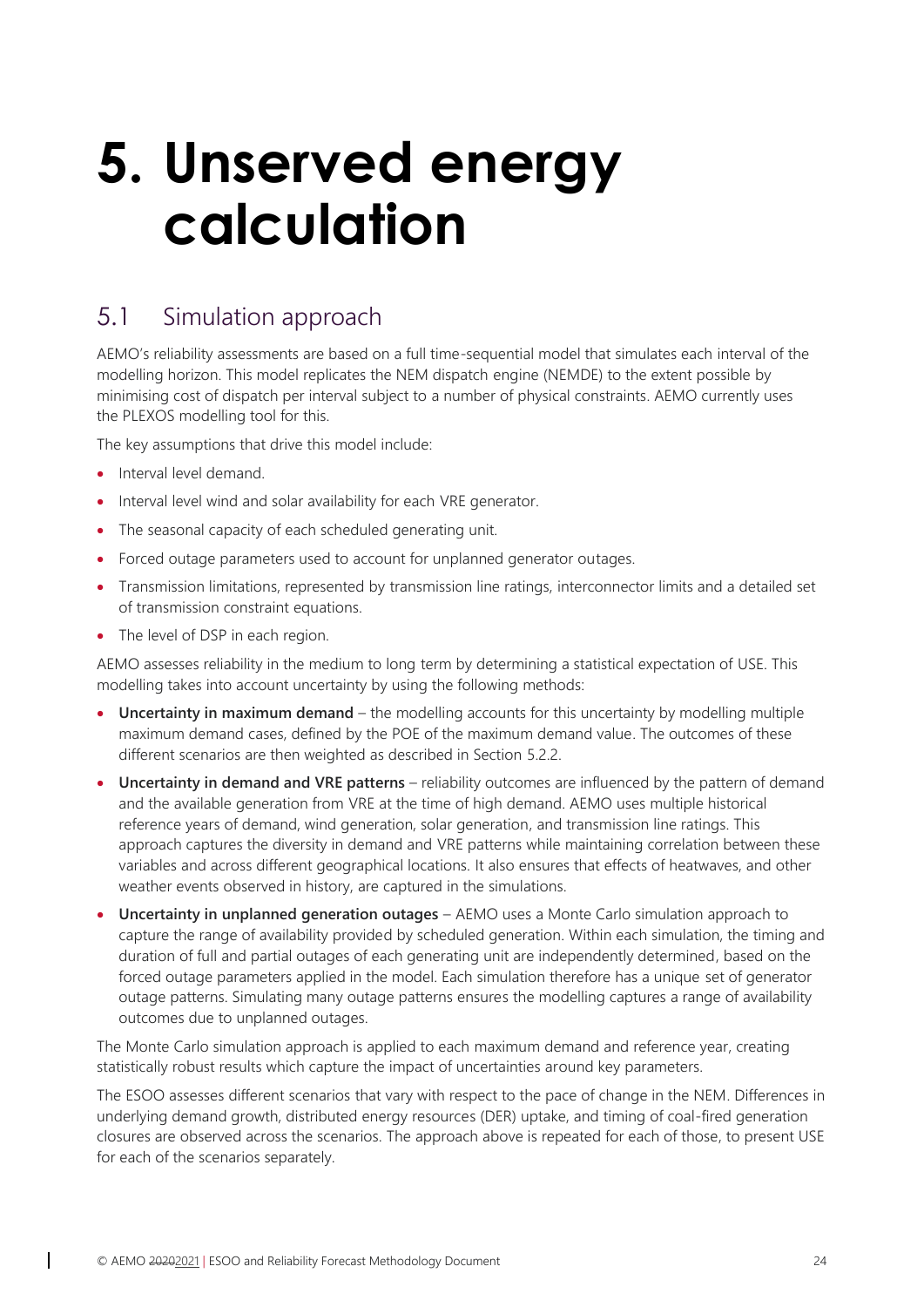## <span id="page-24-0"></span>5.2 USE outcomes

#### 5.2.1 Definition (what does USE mean in modelling terms)

The key outcome of AEMO's reliability assessment is the expected level of USE in each region. USE refers to energy that cannot be supplied to consumers, resulting in involuntary load shedding (loss of customer supply), as a result of insufficient levels of generation capacity, demand response, or network capability, to meet demand.

In AEMO's reliability forecasting models, USE occurs in a region when there is no additional supply option available that is able to meet demand in that region. When USE is occurring in the model, it means the following set of conditions must be true:

- All DSP available in that region is fully utilised.
- All interconnectors are flowing into that region at their export/import (based on NEM convention) limits, except if the neighbouring region is also experiencing USE or has no surplus supply (including DSP).
- Any generator in the region that is not generating at its available capacity (after accounting for unplanned outages) is due to the impact of transmission constraint equations, whereby any additional generation from these generators would result in a reduction in generation or interconnector flow elsewhere in a way that would increase or have no impact on total USE.
- All dispatchable energy storage units (including VPPs) are running at their available capacity unless restricted by transmission constraint equations (as above) or having fully exhausted their energy storage capacity in other periods where there was USE or would otherwise have been USE if not for the batteries' discharge.

Within each Monte Carlo simulation that has been performed, the model will produce the level of USE in each region in each interval. The level of USE can then be summed across the year to determine the total volume of USE in each region in each financial year.

#### <span id="page-24-1"></span>5.2.2 Determining the USE weightings

AEMO has historically calculated expected annual USE by using different levels of maximum demand outcomes, reflecting different underlying weather conditions that can drive extreme peak consumption. Assessments of USE consider the availability of supply to meet an uncertain demand, with many simulations conducted to account for potential generator outages.

Simulations, accounting for randomised generator outages, are generally limited to 10% POE and 50% POE maximum demand forecasts only, and the average of these simulations is weighted to account for the statistical spread of the spectrum of peak demands. As the risk of USE under 90% POE peak demand conditions is generally very low, simulations are avoided, and it is assumed that the USE under these conditions is zero. Therefore, 10% POE and 50% POE outcomes are weighted at 30.4% and 39.2% respectively, with the remaining 30.4% weighting assigned to 90% POE outcomes with zero USE assumed.

The weightings have been derived using a mathematical approach. Expected USE was approximated using a Taylor series expansion. From three points – such as 10% POE, 50% POE, and 90% POE – the weighting for these can be derived perfectly when:

- Maximum demand POE outcomes are normally distributed.
- USE outcomes as a function of maximum demand can be approximated by a second order (or lower) polynomial.

Statistical tests show that maximum demand outcomes are not normally distributed although are considered sufficiently close... As part of the 2018 ESOO<sup>23</sup>, AEMO further validated the weightings against a much more

<sup>&</sup>lt;sup>23</sup> See Appendix A3 of the 2018 ESOO at [https://www.aemo.com.au/-/media/Files/Electricity/NEM/Planning\\_and\\_Forecasting/NEM\\_ESOO/2018/2018-](https://www.aemo.com.au/-/media/Files/Electricity/NEM/Planning_and_Forecasting/NEM_ESOO/2018/2018-Electricity-Statement-of-Opportunities.pdf) [Electricity-Statement-of-Opportunities.pdf.](https://www.aemo.com.au/-/media/Files/Electricity/NEM/Planning_and_Forecasting/NEM_ESOO/2018/2018-Electricity-Statement-of-Opportunities.pdf)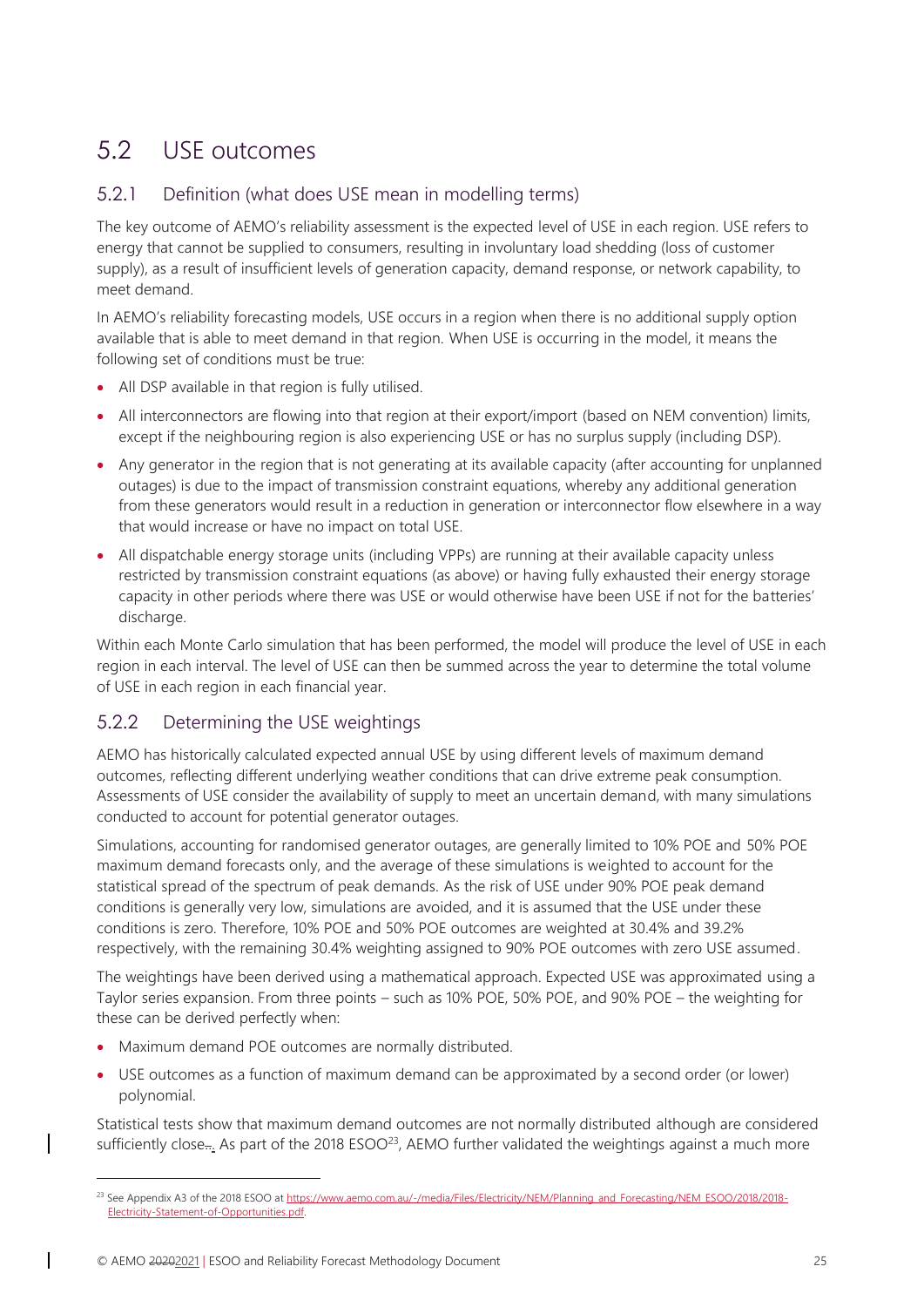detailed approximation of USE in a particular year using a wider variety of sampled POEs. It was found that the mathematical approximation derived from the Taylor series expansion worked well across analysis of different regions and different years.

Using this mathematical approach, the three points – 10% POE, 50% POE, and 90% POE – have weightings of 30.4%, 39. 2%, and 30.4% respectively.

The approach is therefore to:

- Determine the average USE in each region and financial year for each demand POE level, equally weighting all reference years and all simulations of unplanned outages.
- Assume the USE is zero in the 90% POE case.
- Weight the average USE across the three POE cases to determine the expected USE value.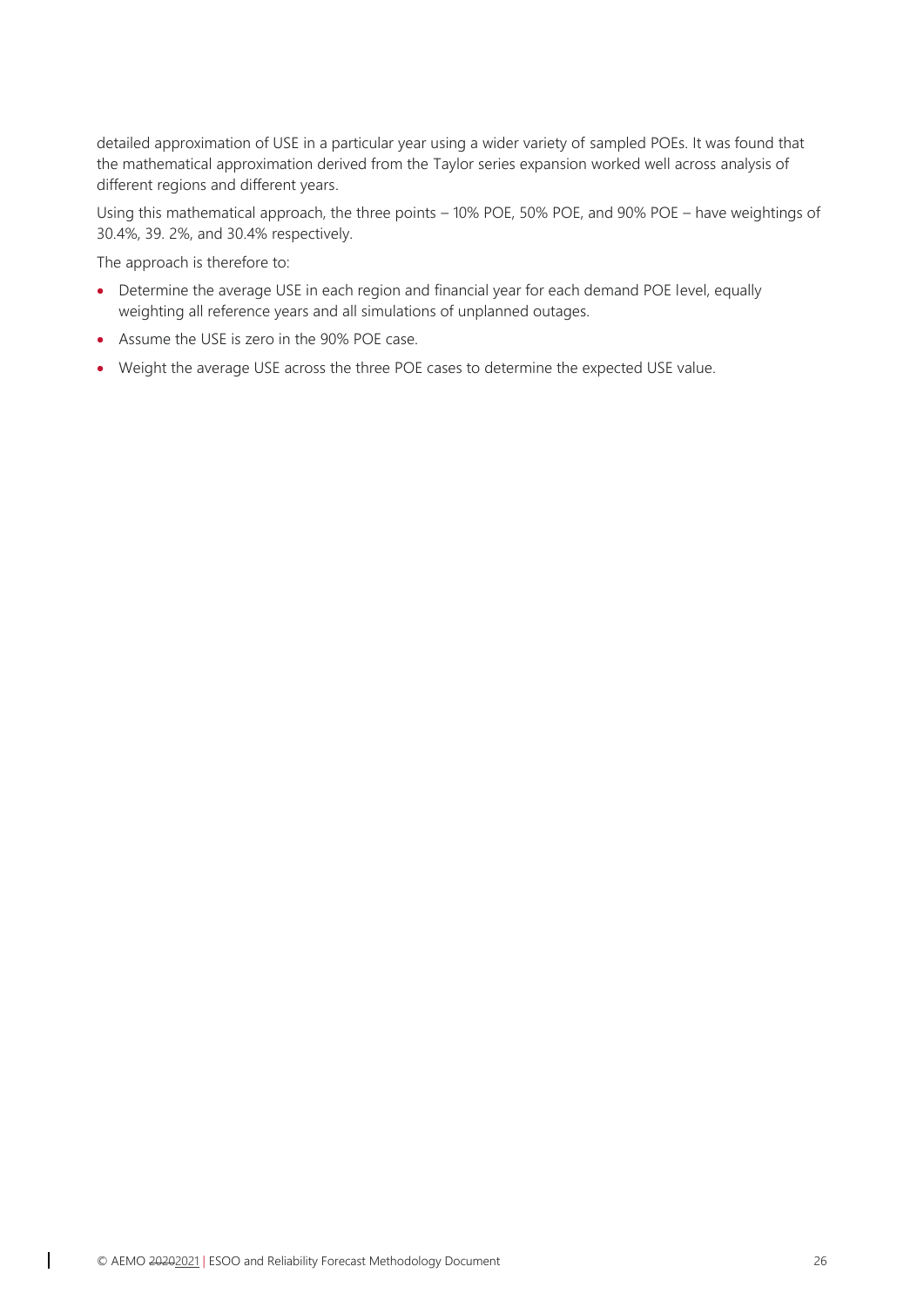## <span id="page-26-0"></span>**6.Reliability forecast**

## <span id="page-26-1"></span>6.1 Reliability forecast and indicative reliability forecast

The reliability forecast covers the first five years of the ESOO time horizon while the indicative reliability forecast covers the remaining five years of the 10-year ESOO outlook.

#### 6.1.1 Existence of a forecast reliability gap and triggering reliability instrument requests

AEMO's methodology for calculating expected USE is explained in detail in the previous section.

The expected USE is compared in the ESOO against the reliability standard and the interim reliability measure. As per NER clause 4A.A.2, a forecast reliability gap exists for a region if the expected USE exceeds the reliability standard. In that case, AEMO must submit a reliability instrument request to the Australian Energy Regulator (AER) as per NER clause 4A.C.1. As the Energy Security Board intends to consult on a rule change proposal that would deem the reliability standard to be the interim reliability measure for the purposes of the RRO, AEMO will report against both the 0.002% standard and the 0.0006% measure in the 2020 ESOO.<sup>24</sup>

In November 2020, the NER were amended by the National Electricity Amendment (Retailer Reliability Obligation trigger) Rule 2020, which temporarily changed AEMO's reporting obligations for reliability forecasts. The rule change requires AEMO to report on whether the IRM (0.0006% USE in a financial year) would be exceeded in financial years up until 30 June 2025, after which the reporting obligation reverts to the previous position under the NER: that AEMO must report on whether the reliability standard would be exceeded in any financial year.

While AEMO may assess the reliability gap under a range of scenarios, the forecast reliability gap that triggers a reliability instrument request will be based on the scenario AEMO considers most likely to eventuate, that is, a neutral or central scenario.

#### 6.1.2 Reliability gap period and likely trading intervals

In the event that a forecast reliability gap is identified for either  $T$ -1 or  $T$ -3<sup>25</sup>, AEMO determines the forecast reliability gap period and likely gap trading intervals based on the interval USE outcomes observed in the market simulations.

AEMO uses thresholds on the probability of lost load to determine the forecast reliability gap period and set of likely gap trading intervals where a forecast reliability gap has been identified. This methodology and the thresholds have been adopted to eliminate the impact of outlier events influencing simulation results, and to instead focus on likely periods which would cover the majority of load shedding events in simulations, when annual USE is forecast to exceed the reliability standard.

To provide greater decision-making support, AEMO will provide additional information that illustrates the distribution of USE events observed in the simulations with respect to month, day-of-the-week, and time-of-day, to help inform Registered Participants of the characteristics of the resources that could close the forecast reliability gap.

<sup>24</sup> See http://www.coagenergycouncil.gov.au/energy-security-board/reliability-and-security-measures.

<sup>&</sup>lt;sup>25</sup> T-3 and T-1 refer to reliability assessments three years out and one year out respectively. For example, for a reliability assessment conducted in August 2020, the T-1 period refers to the 2021-22 financial year.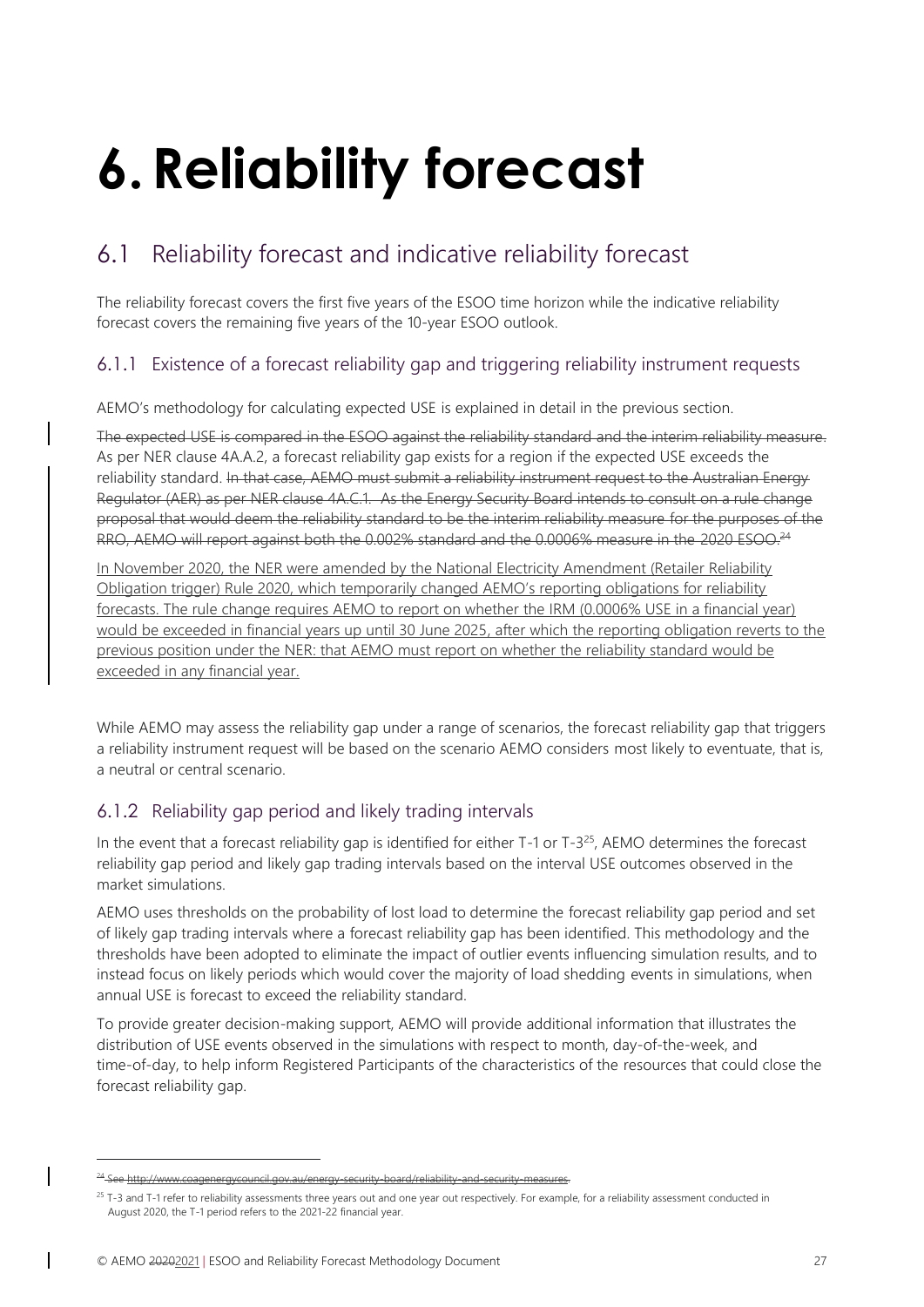The following approach is applied where AEMO has identified a reliability gap in relation to a region in a financial year, in determining the forecast reliability gap period and the likely gap trading intervals for the purposes of clause 4A.B.2:

- Monthly a forecast reliability gap is declared to exist in a month if the probability of lost load in that month exceeds 10%- $\frac{1}{26}$ . The months identified are then used to determine the start and end date of the forecast reliability gap period. AEMO applies a 'sense test' that could tighten the start and end dates of the forecast reliability gap period within the month, if all the risk in the simulations occurs in, say, the first or last week of the month.
- Day-of-the-week within each month that meets the lost load threshold, weekdays are declared as being within the forecast reliability gap period. The weekends are declared as being within the forecast reliability gap period if the probability of lost load on weekends exceeds 10%- $\frac{107}{100}$ . The day-of-the-week classification is used to describe the likely trading intervals of a shortfall.
- Time-of-day a consistent time-of-day is applied across all month/day-of-the-week periods within a forecast reliability gap period. The range of trading intervals is identified by determining the earliest and latest time-of-day where the probability of lost load exceeds 10%-%<sup>28</sup>. All periods between these trading intervals are included.
- Excluded periods consideration is given to whether there is a period of time within the forecast reliability gap period that should be excluded, such as the Christmas/New Year period, or discrete months where likelihood of supply shortfalls is low, as discussed below.

The forecast reliability gap period may contain months which do not meet the lost load thresholds described above. AEMO applies the following treatment in issuing reliability instrument requests:

- Where there is no consecutive two-month period that does not meet the threshold (for example, November, January, and March are above the lost load threshold but December and February are not), a single reliability instrument request is made which includes the month/s which did not meet the threshold. However, these month/s are explicitly excluded from the likely gap trading intervals.
- Where there is a consecutive period of two or more months that does not meet the threshold, two reliability instrument requests are submitted with different forecast reliability gap period specifications. For the purpose of calculating the megawatt size of the forecast reliability gap, the two or more forecast reliability gap periods are considered together, due to the need to assess the additional megawatts required to meet the annual reliability standard.

As indicated above, if there is a single month or another period (for example, the weeks over the holiday period) where the risks of load shedding are observed to be low in the simulations, this period is explicitly excluded from the likely gap trading intervals. This removes the possible need for contracting cover during periods where the risk of load shedding is low while maintaining the administrative simplicity of a single reliability instrument request in most cases.

This attempts to balance the cost of contracting for longer forecast reliability gap periods against the risk of confusion and administrative burden if multiple reliability instrument requests are requested in the same financial year.

 $26$  Subject to adjustment if, and only if, the forecast reliability gap is incalculable – see Section 6.1.3 for details.

 $27$  Subject to adjustment if, and only if, the forecast reliability gap is incalculable – see Section 6.1.3 for details. <sup>28</sup> Subject to adjustment if, and only if, the forecast reliability gap is incalculable – see Section 6.1.3 for details.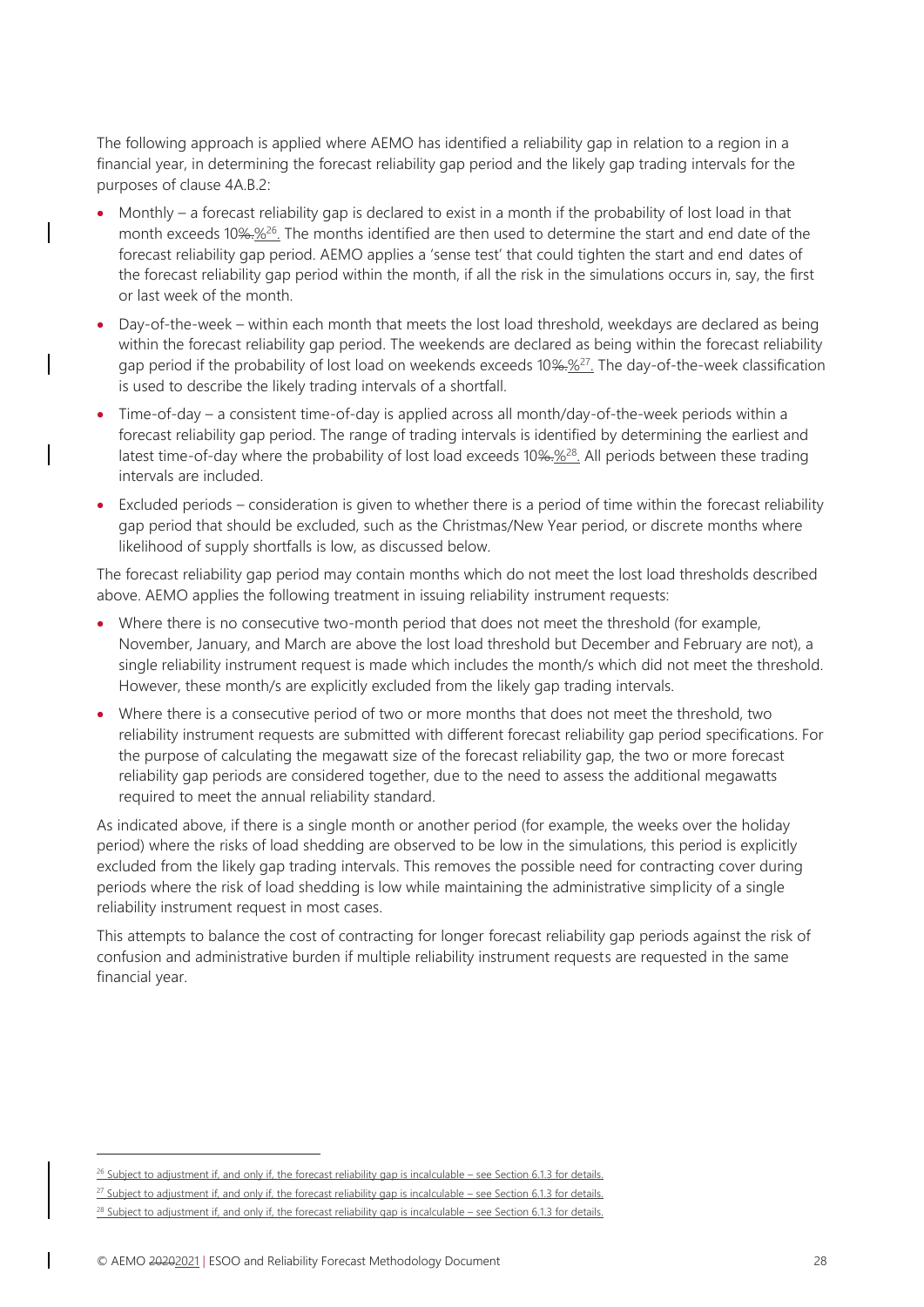#### **Example**

The figures below [\(Figure 3](#page-28-0) to 5) show probabilities of lost load for a simulation at monthly, weekday/weekend, and time-of-day level. Based on the criteria above, the forecast reliability gap period and trading intervals for T-3 would be defined as follows:

- Start date: 1 January.
- End date: 28/29 February.
- Weekends are excluded in both months.
- Trading intervals: 1.00 pm 8.00 pm.



#### <span id="page-28-0"></span>**Figure 3 Monthly probability of lost load assessment**

<span id="page-28-1"></span>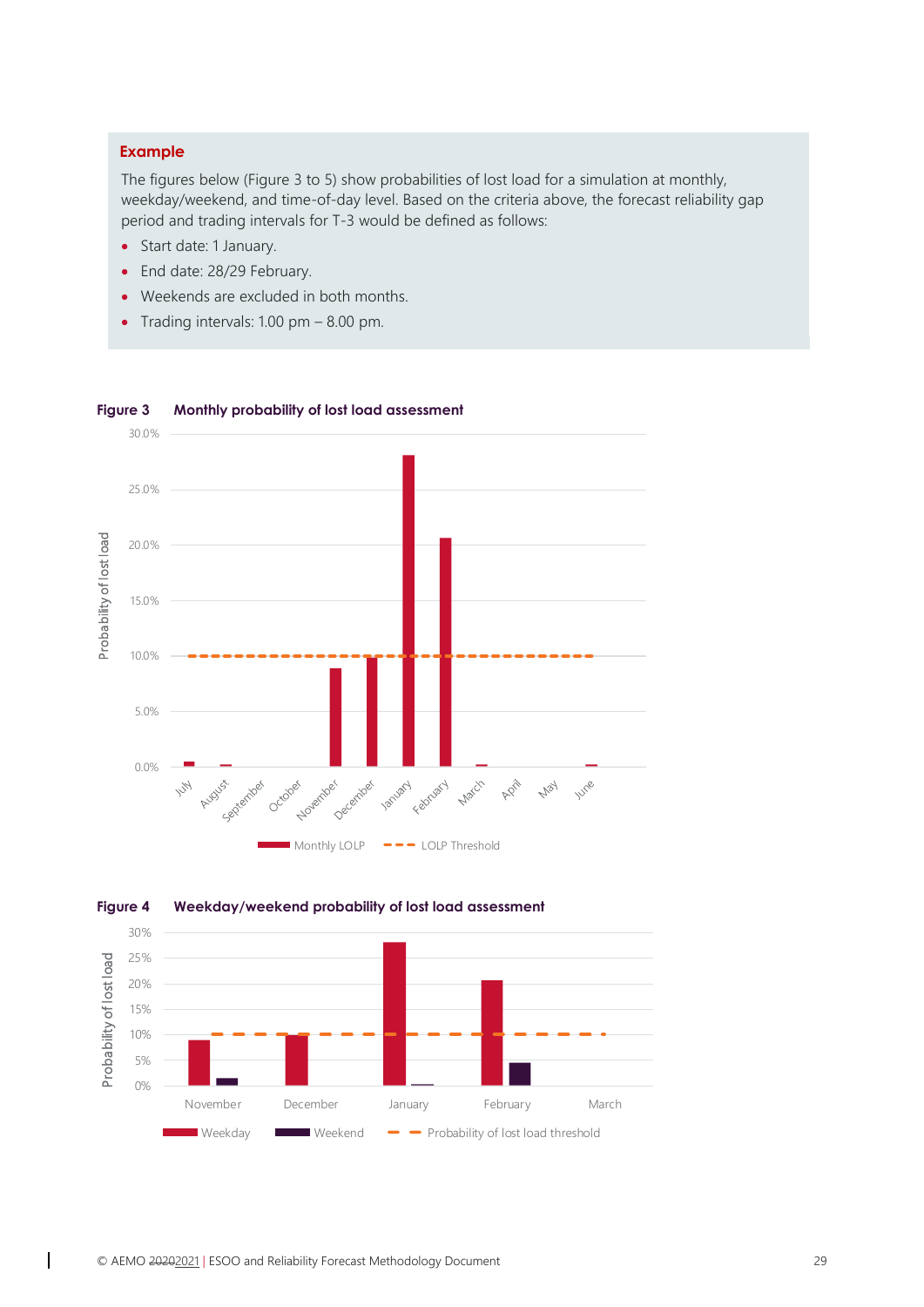

#### <span id="page-29-0"></span>**Figure 5 Time of day probability of lost load assessment (all months)**

For T-1 reliability instrument requests, the forecast reliability gap period and trading intervals are determined using the same approach, but are equal to, or further confined to, a subset of the T-3 reliability instrument request forecast reliability gap period and trading intervals.

#### 6.1.3 Arrangements for circumstances where the *forecast reliability gap* is incalculable

In rare cases, it may be mathematically impossible to calculate a forecast reliability gap using the substantive methodology. This is due to the *forecast reliability gap period* (where the probability of lost load exceeds 10%) being too narrow to capture enough unserved energy events for inclusion in the *forecast reliability gap* calculation. The outcome is that no forecast reliability gap can be determined that would reduce expected USE to the reliability standard. AEMO describes such a case as incalculable.

Should the calculation of the *forecast reliability gap* be incalculable, the calculation of the *forecast reliability gap period* (see Section 6.1.2) is progressively widened to include periods where the probability of lost load is less than 10%. The probability of lost load threshold will be iteratively reduced in 2% increments until the *forecast reliability gap* becomes calculable.

#### 6.1.36.1.4 Size of the gap

The size of the forecast reliability gap, expressed in megawatts, is determined by analysing the interval level USE across all simulations in each region where the USE exceeds the reliability standard. The size of the gap is calculated as the additional megawatts of capacity, assumed to be 100% available, during all identified trading intervals within the forecast reliability gap period only, that is required to reduce the annual expected USE to the reliability standard.

To better align with the actions available to liable entities under the RRO to ensure they have adequate contract coverage over the forecast reliability gap period, the size of the gap is determined based on the effective response that additional reserves could provide if only procured to cover the forecast reliability gap period and likely trading intervals identified. This means the gap (in megawatts) may be slightly larger than would otherwise be the case if those reserves were assumed to be available for the entire financial year.

The additional megawatts are assumed to be perfectly reliable and have no constraints such as a maximum hours of operation. Only a single megawatt value will be assessed per region for the entire forecast reliability gap period. Different megawatt values may apply for multiple reliability instrument requests within a financial year, although the objective is still to assess the additional reserves required to bring expected USE below the reliability standard.

A conceptual example is provided below in [Figure 6.](#page-30-0) In this example, some of the USE periods are specified as falling outside the forecast reliability gap period. The figure shows the impact of 200 MW of additional capacity applied to USE periods that occur during the forecast reliability gap period and likely trading intervals identified.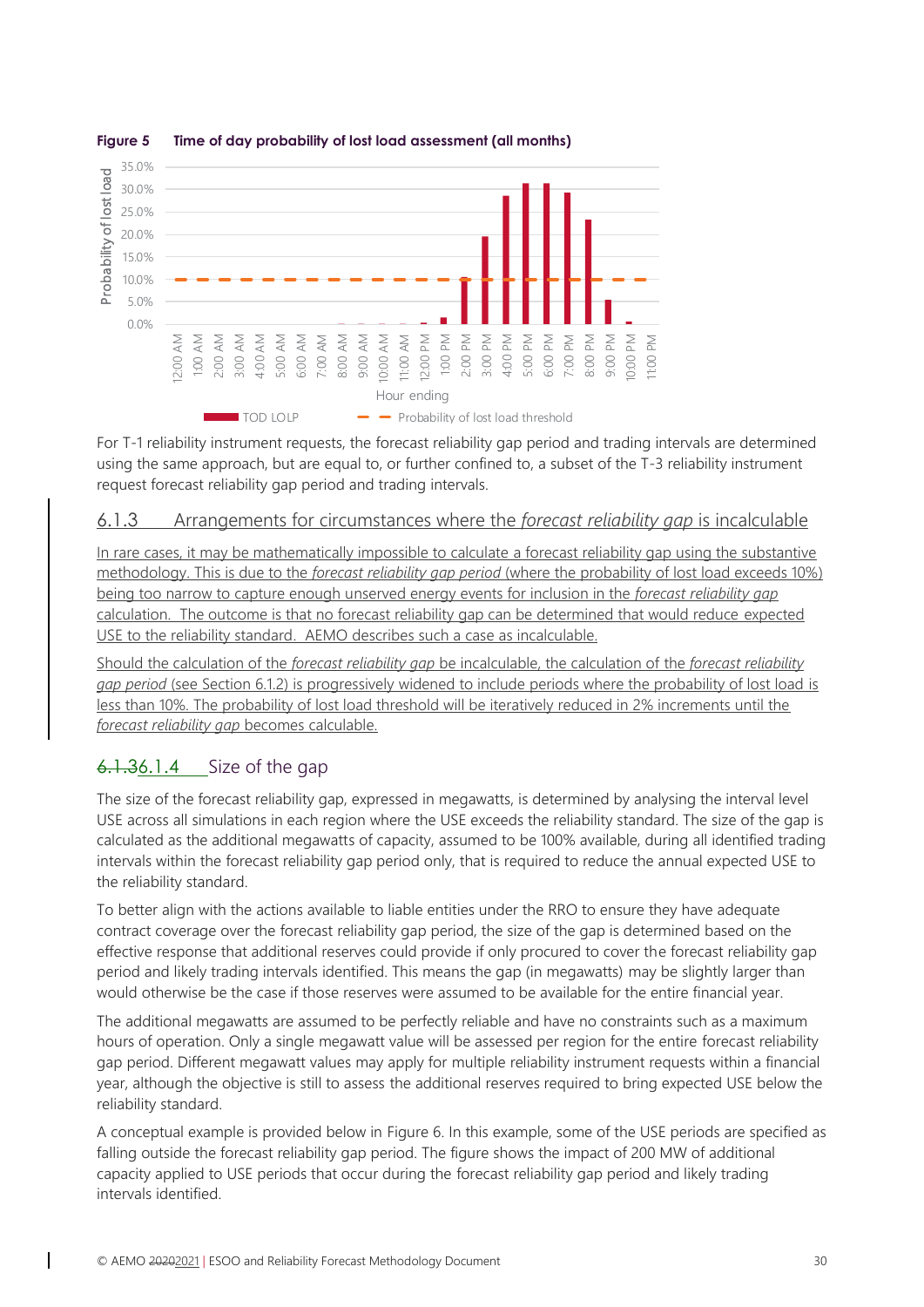

#### <span id="page-30-0"></span>**Figure 6 Conceptual example of the forecast reliability gap**

Note the x axis here represents two conceptual days (not necessarily contiguous) with the intervening time where no USE occurred being removed for the purpose of illustration.

[Figure 7](#page-30-1) follows from the example above, and shows the impact on annual USE from the application of the 200 MW of additional capacity. Here the forecast reliability gap is calculated as 200 MW, the level of additional capacity required to bring USE to within the reliability standard when applied to USE in the relevant trading intervals within the forecast reliability gap period.



#### <span id="page-30-1"></span>**Figure 7 Conceptual example of the forecast reliability gap**

#### 6.1.46.1.5 Sharing additional reserves

As the forecast reliability gap is determined independently in each region where the level of USE exceeds the reliability standard, the methodology does not consider the impact additional resources in one region may have on the size or existence of a gap in another.

For example, tight supply-demand conditions in Victoria and South Australia are often highly correlated. As such, it is frequently observed that additional capacity in Victoria would reduce the level of USE in Victoria but also in South Australia, and vice versa.

By determining the size of the gap in each region independently, the combined gap in megawatts may be bigger than the level that would be required to have both regions meet the reliability standard when allowing for reserve sharing.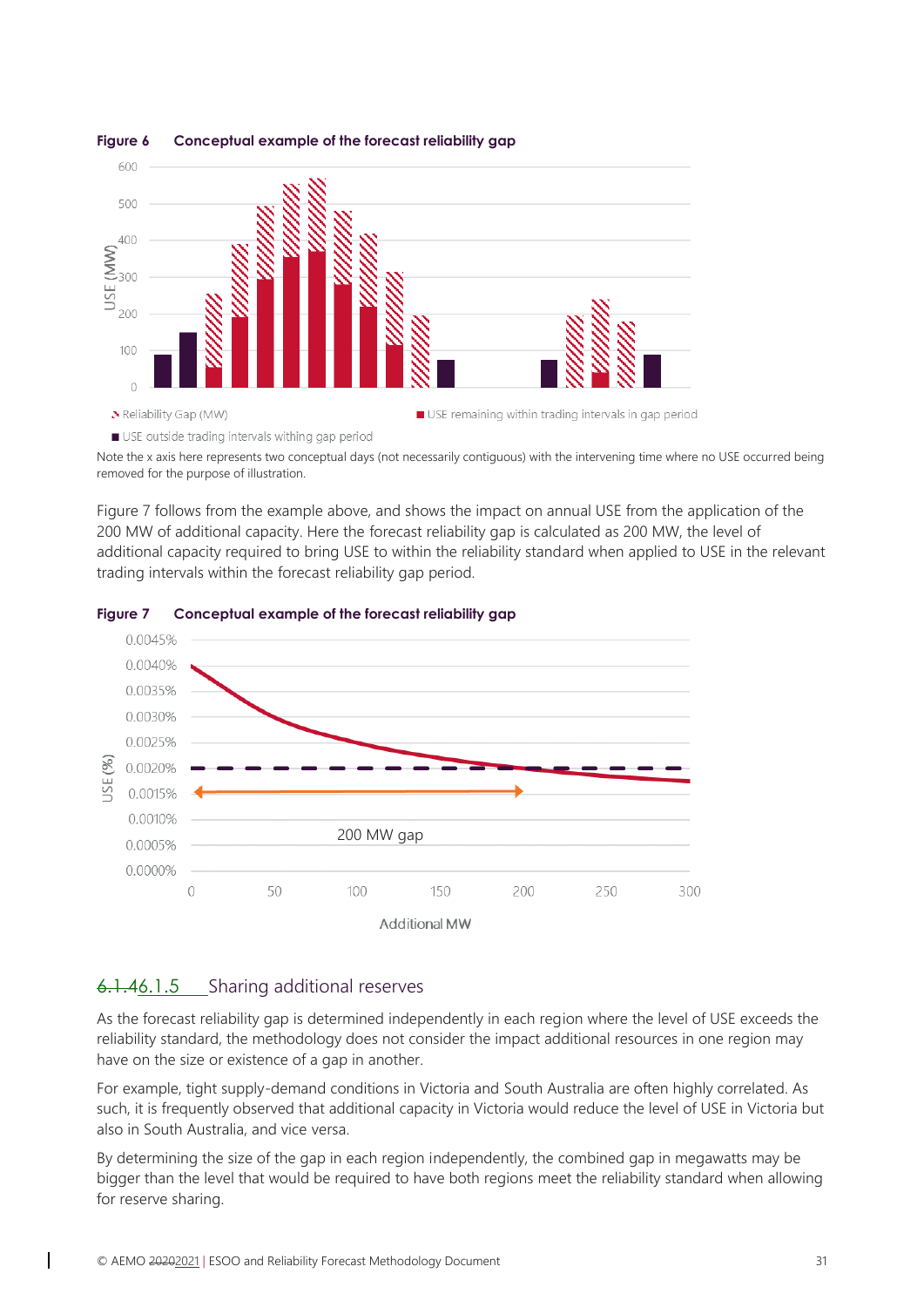AEMO considers this is not an issue for the purpose of the forecast reliability gap calculation, because the relative size of the gap is used only for the allocation of any Procurer of Last Resort (**POLR**) cost to non-compliant parties between the two (or more) regions. The exclusion of reserve sharing in the assessment of the forecast reliability gap was contemplated in developing the formula for determining POLR cost. The calculation of the quantity of any Reliability and Emergency Reserve Trader (RERT) contracts procured (and therefore the total cost of RERT) will consider the effect of inter-regional reserve sharing.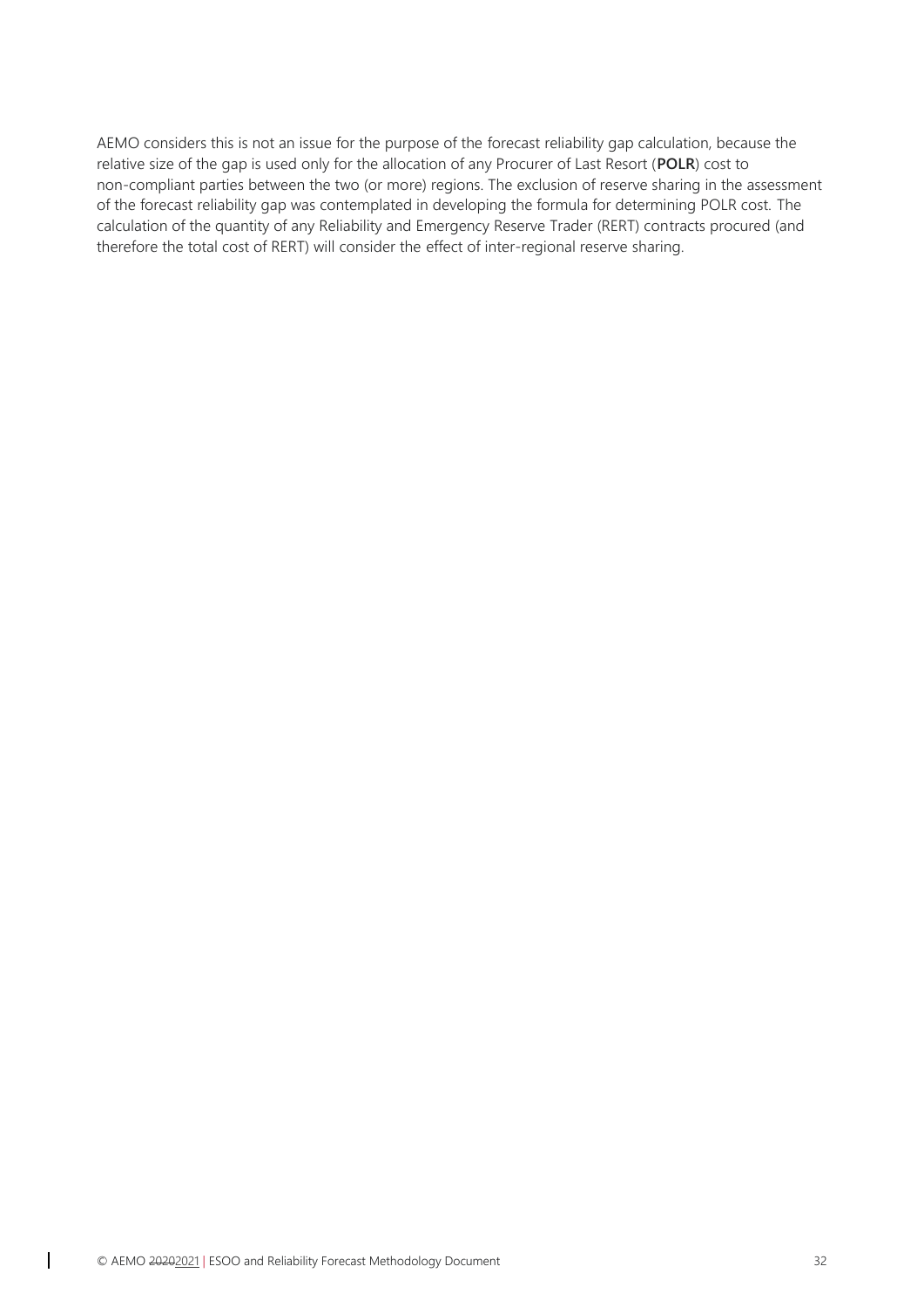## <span id="page-32-0"></span>**Glossary**

This document uses many terms that have meanings defined in the National Electricity Rules (NER). The NER meanings are adopted unless otherwise specified.

| Term                     | <b>Definition</b> |                                                                                                                                                                                                                                                                                                                                                                                                                                                                                                                                                                                                                                                                                                                                                                                                    |  |
|--------------------------|-------------------|----------------------------------------------------------------------------------------------------------------------------------------------------------------------------------------------------------------------------------------------------------------------------------------------------------------------------------------------------------------------------------------------------------------------------------------------------------------------------------------------------------------------------------------------------------------------------------------------------------------------------------------------------------------------------------------------------------------------------------------------------------------------------------------------------|--|
| committed projects       |                   | Generation that is considered to be proceeding under AEMO's commitment criteria (see Generation<br>Information on AEMO's website, at https://www.aemo.com.au/Electricity/National-Electricity-Market-<br>NEM/Planning-and-forecasting/Generation-information). AEMO categorises projects as:                                                                                                                                                                                                                                                                                                                                                                                                                                                                                                       |  |
|                          |                   | • Committed – satisfies all five of AEMO's criteria related to site acquisition, contracts for major plant<br>components, planning and approvals, project financing, and scheduled operation commencement.                                                                                                                                                                                                                                                                                                                                                                                                                                                                                                                                                                                         |  |
|                          |                   | • Committed* - projects that are classified as Advanced and have commenced construction or<br>installation. Advanced projects meet AEMO's site, finance and date criteria but are required to meet<br>only one of the components or planning criteria.                                                                                                                                                                                                                                                                                                                                                                                                                                                                                                                                             |  |
|                          |                   | Other projects may be listed as proposed, which includes advanced, maturing, emerging, or publicly<br>announced project proposals.                                                                                                                                                                                                                                                                                                                                                                                                                                                                                                                                                                                                                                                                 |  |
| <b>DSP</b>               |                   | Demand side participation                                                                                                                                                                                                                                                                                                                                                                                                                                                                                                                                                                                                                                                                                                                                                                          |  |
| electrical energy        |                   | Average electrical power over a time period, multiplied by the length of the time period.                                                                                                                                                                                                                                                                                                                                                                                                                                                                                                                                                                                                                                                                                                          |  |
| ESOO                     |                   | Electricity Statement of Opportunities                                                                                                                                                                                                                                                                                                                                                                                                                                                                                                                                                                                                                                                                                                                                                             |  |
| forecast reliability gap |                   | A forecast reliability gap represents the additional quantity of dispatchable capacity or equivalent,<br>expressed in megawatts (MW), that AEMO projects will be needed to maintain reliability at levels that<br>meet the reliability standard. In determining this forecast reliability gap, AEMO has considered<br>inter-regional reserve sharing.<br>The dispatchability of an energy resource can be considered as the extent to which its output can be<br>relied on to 'follow a target', and incorporates how controllable the resources are, how much they can be<br>relied upon, and how flexible they are. For more, see AEMO's Power System Technical Requirements,<br>March 2018, at http://www.aemo.com.au/Electricity/National-Electricity-Market-NEM/Security-and-<br>reliability. |  |
| generating capacity      |                   | Amount of capacity (in megawatts (MW)) available for generation.                                                                                                                                                                                                                                                                                                                                                                                                                                                                                                                                                                                                                                                                                                                                   |  |
| generating unit          |                   | Power stations may be broken down into separate components known as generating units, and may be<br>considered separately in terms (for example) of dispatch, withdrawal, and maintenance.                                                                                                                                                                                                                                                                                                                                                                                                                                                                                                                                                                                                         |  |
| installed capacity       |                   | The generating capacity (in megawatts (MW)) of the following (for example):<br>• A single generating unit.<br>• A number of generating units of a particular type or in a particular area.<br>• All of the generating units in a region.<br>Rooftop photovoltaic (PV) installed capacity is the total amount of cumulative rooftop PV capacity<br>installed at any given time.                                                                                                                                                                                                                                                                                                                                                                                                                     |  |
| reliability standard     |                   | The reliability standard for generation and inter-regional transmission elements in the national electricity<br>market is defined in NER 3.9.3C as a maximum expected unserved energy (USE) in a region of 0.002% of<br>the total energy demanded in that region for a given financial year. The USE that contributes to the<br>reliability standard excludes unserved energy resulting from multiple or non-credible generation and<br>transmission events, network outages not associated with inter regional flows, or industrial action (NER<br>$3.9.3C(b)$ ).                                                                                                                                                                                                                                 |  |
|                          |                   |                                                                                                                                                                                                                                                                                                                                                                                                                                                                                                                                                                                                                                                                                                                                                                                                    |  |